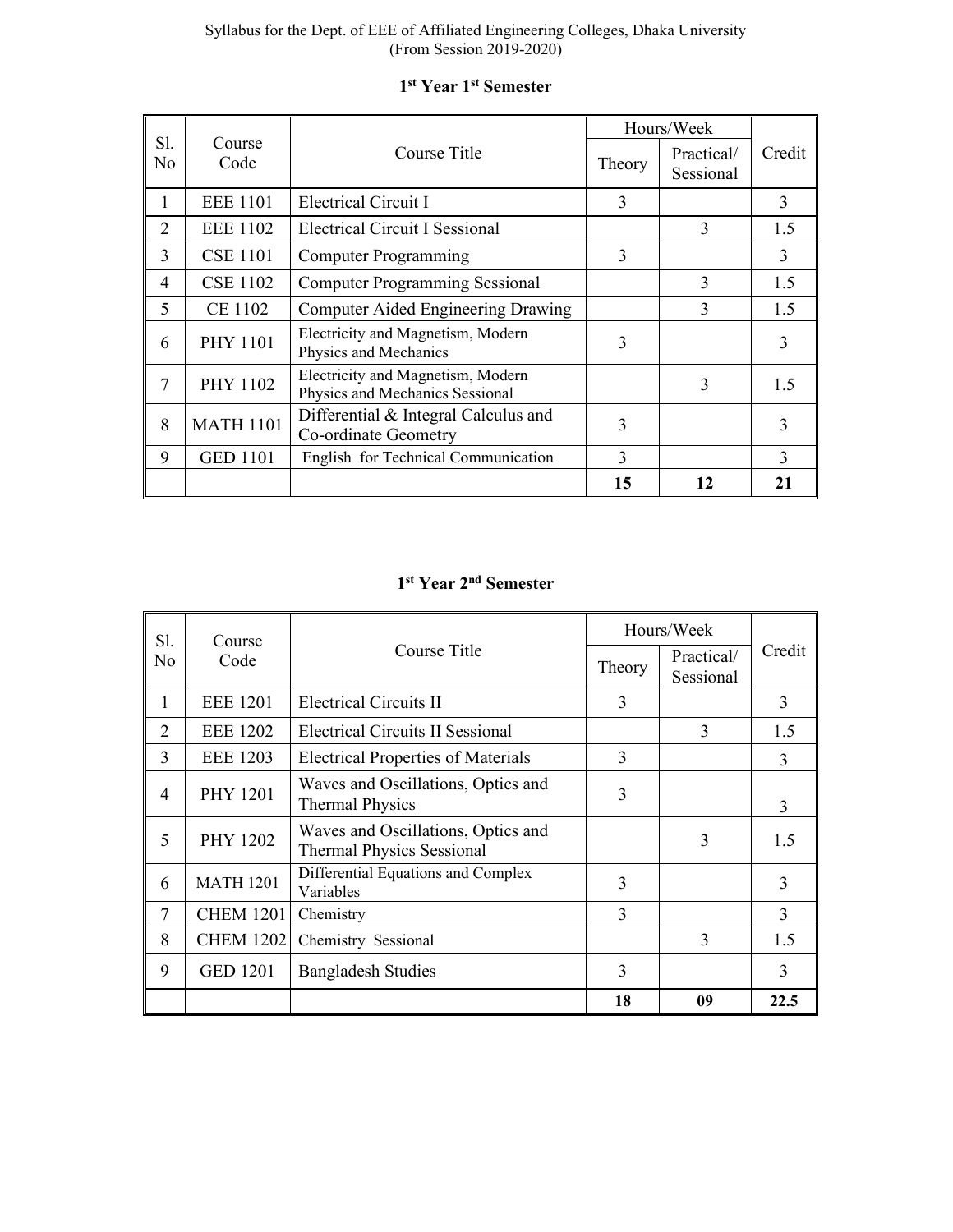| Sl.<br>Course  |                  |                                                  | Hours/Week |                         |        |
|----------------|------------------|--------------------------------------------------|------------|-------------------------|--------|
| No             | Code             | Course Title                                     | Theory     | Practical/<br>Sessional | Credit |
| 1              | <b>EEE 2101</b>  | Electronics I                                    | 3          |                         | 3      |
| $\mathcal{L}$  | <b>EEE 2102</b>  | <b>Electronics I Sessional</b>                   |            | 3                       | 1.5    |
| 3              | <b>EEE 2103</b>  | 3<br>Energy Conversion I                         |            |                         | 3      |
| $\overline{4}$ | <b>EEE 2104</b>  | <b>Energy Conversion I Sessional</b>             |            | 3                       | 1.5    |
| 5              | <b>EEE 2108</b>  | Electrical and Electronic Workshop<br>Practice   |            | 3                       | 1.5    |
| 6              | <b>ME 2101</b>   | Basic Mechanical Engineering                     | 3          |                         | 3      |
| 7              | ME 2102          | <b>Basic Mechanical Engineering</b><br>Sessional |            | 3                       | 1.5    |
| 8              | <b>MATH 2101</b> | Linear Algebra and Vector Analysis               | 3          |                         | 3      |
| 9              | <b>GED 2101</b>  | Financial Account & Economic<br>Analysis         | 3          |                         | 3      |
|                |                  |                                                  | 15         | 12                      | 21     |

# **2nd Year 1st Semester**

# **2nd Year 2nd Semester**

|                |                  |                                                  |        | Hours/Week              |        |
|----------------|------------------|--------------------------------------------------|--------|-------------------------|--------|
| Sl.<br>No      | Course<br>Code   | Course Title                                     | Theory | Practical/<br>Sessional | Credit |
| 1              | <b>EEE 2201</b>  | Electronic II                                    | 3      |                         | 3      |
| $\overline{2}$ | <b>EEE 2202</b>  | Electronic II Sessional                          |        | 3                       | 1.5    |
| 3              | <b>EEE 4223</b>  | <b>Energy Conversion II</b>                      | 3      |                         | 3      |
| $\overline{4}$ | <b>EEE 2204</b>  | <b>Energy Conversion II Sessional</b>            |        | 3                       | 1.5    |
| 5              | <b>EEE 2205</b>  | <b>Engineering Electromagnetics</b>              | 3      |                         | 3      |
| 6              | <b>EEE 2208</b>  | <b>Electrical Services Design</b>                |        | 3                       | 1.5    |
| 7              | <b>MATH 2201</b> | Statistics & Probability                         | 3      |                         | 3      |
| 8              | <b>GED 2201</b>  | Professional Ethics and Moral<br><b>Thoughts</b> | 3      |                         | 3      |
|                |                  |                                                  | 15     | 9                       | 19.5   |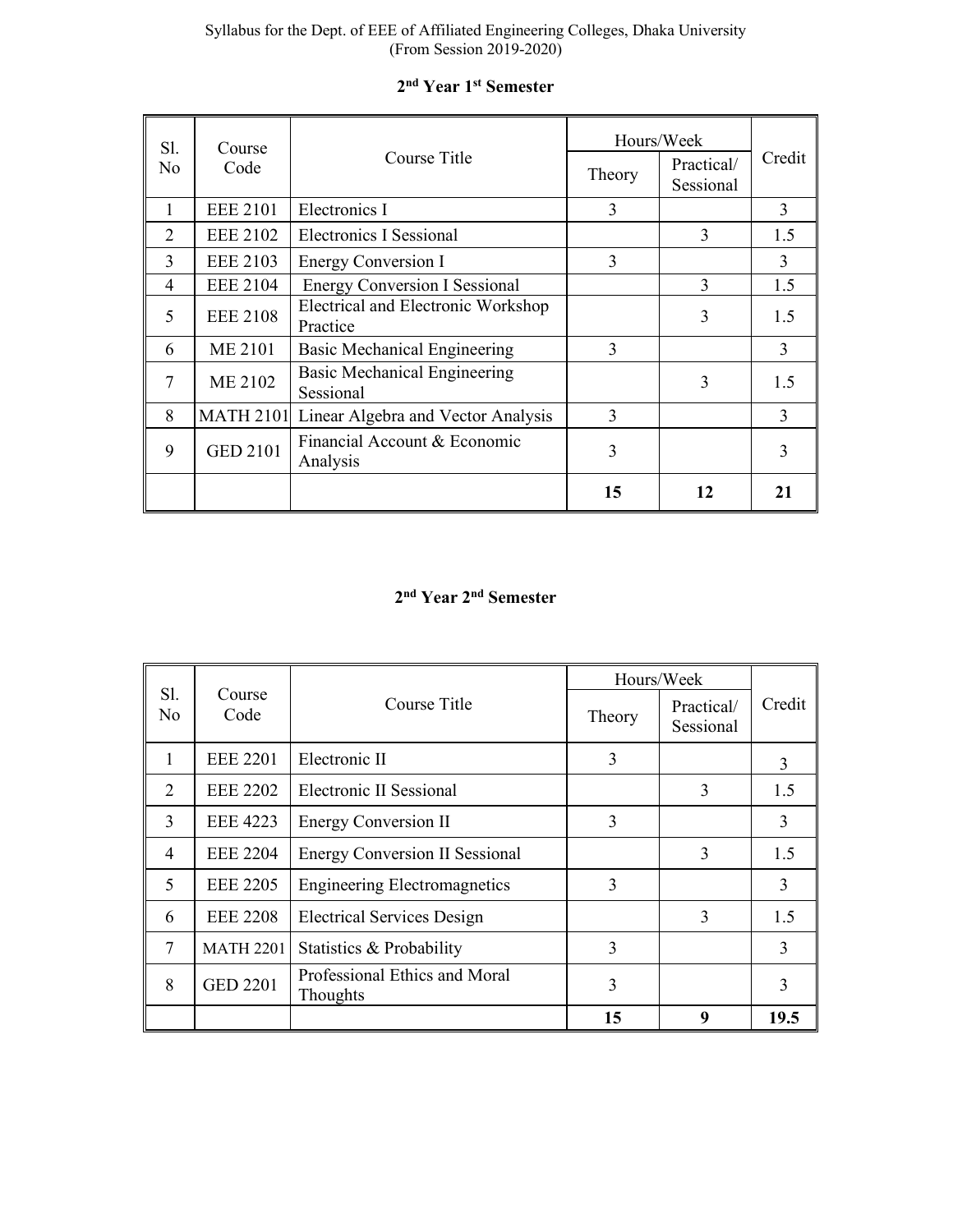| Sl.            | Course          |                                                              |        | Hours/Week |               |
|----------------|-----------------|--------------------------------------------------------------|--------|------------|---------------|
| No             | Code            | Course Title                                                 | Theory |            | Credit        |
| 1              | <b>EEE 3101</b> | Electrical Measurement &<br>Instrumentation                  | 3      |            | 3             |
| $\overline{2}$ | <b>EEE 3102</b> | Electrical Measurement &<br><b>Instrumentation Sessional</b> | 3      |            | 1.5           |
| 3              | <b>EEE 3103</b> | Digital Electronics                                          | 3      |            | 3             |
| 4              | <b>EEE 3104</b> | Digital Electronics Sessional                                |        | 3          | 1.5           |
| 5              | <b>EEE 3105</b> | Power System I                                               | 3      |            | 3             |
| 6              | <b>EEE 3106</b> | Power System I Sessional                                     |        | 3          | 1.5           |
| $\tau$         | <b>EEE 3107</b> | Power Electronics and Industrial<br>Drives                   | 3      |            | $\mathcal{E}$ |
| 8              | <b>EEE 3108</b> | Power Electronics and Industrial<br><b>Drives Sessional</b>  |        | 3          | 1.5           |
| 9              | <b>GED 3101</b> | <b>Engineering Management</b>                                | 3      |            | 3             |
|                |                 |                                                              | 15     | 12         | 21.00         |

# **3rd Year 1st Semester**

# **3rd Year 2nd Semester**

|                             |                 |                                                                   | Hours/Week |                         |        |
|-----------------------------|-----------------|-------------------------------------------------------------------|------------|-------------------------|--------|
| Sl.<br>No                   | Course<br>Code  | Course Title                                                      | Theory     | Practical/<br>Sessional | Credit |
| 1                           | <b>EEE 3201</b> | Communication Engineering<br>Fundamentals                         | 3          |                         | 3      |
| $\mathcal{D}_{\mathcal{L}}$ | <b>EEE 3202</b> | <b>Communication Engineering</b><br><b>Fundamentals Sessional</b> |            | 3                       | 1.5    |
| 3                           | <b>EEE 3203</b> | Power System II                                                   | 3          |                         | 3      |
| 4                           | <b>EEE 3205</b> | Signals and Systems                                               | 3          |                         | 3      |
| 5                           | <b>EEE 3207</b> | Numerical Methods                                                 | 3          |                         | 3      |
| 6                           | <b>EEE 3208</b> | Numerical Methods Sessional                                       |            | 3                       | 1.5    |
| 7                           | <b>CSE 3201</b> | Microprocessor & Microcontroller                                  | 3          |                         | 3      |
| 8                           | <b>CSE 3202</b> | Microprocessor & Microcontroller<br>Sessional                     |            | 3                       | 1.5    |
|                             |                 |                                                                   | 15         | 9                       | 19.50  |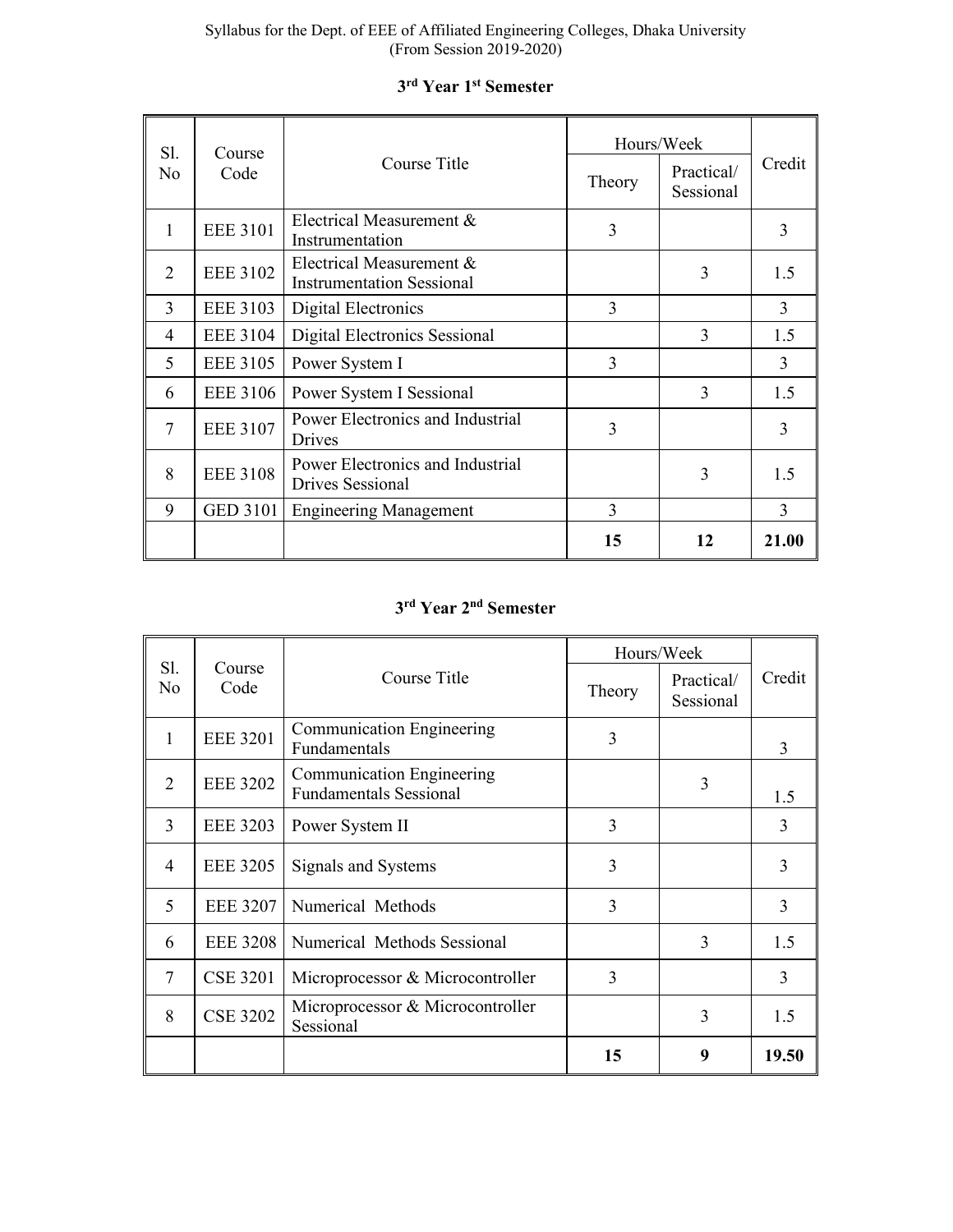| Sl. |                 | Course                                               |        | Hours/Week |               |  |
|-----|-----------------|------------------------------------------------------|--------|------------|---------------|--|
| No  | Code            | Course Title                                         |        | Practical/ | Credit        |  |
|     |                 |                                                      | Theory | Sessional  |               |  |
| 1   | EEE 4100*       | Project & Thesis                                     |        | 3          | 1.5           |  |
| 2   | <b>EEE 4101</b> | Digital Signal Processing                            | 3      |            | 3             |  |
| 3   | <b>EEE 4102</b> | Digital Signal Processing Sessional                  |        | 3          | 1.5           |  |
| 4   | <b>EEE 4103</b> | Control System                                       | 3      |            | 3             |  |
| 5   | <b>EEE 4104</b> | <b>Control System Sessional</b>                      |        | 3          | 1.5           |  |
| 6   | <b>EEE 4105</b> | <b>VLSI</b> Circuits and Design                      | 3      |            | 3             |  |
| 7   | <b>EEE 4106</b> | <b>VLSI Circuits and Design Sessional</b>            |        | 3          | 1.5           |  |
| 8   |                 | EEE 4111** Renewable Energy                          | 3      |            | 3             |  |
| 9   | EEE 4113**      | High Voltage Engineering                             |        |            |               |  |
| 10  | EEE 4115**      | Optoelectronics                                      | 3      |            | $\mathcal{E}$ |  |
| 11  |                 | EEE 4117 <sup>**</sup> Mobile Cellular Communication | 3      |            |               |  |
| 12  | EEE 4119**      | 3<br><b>Biomedical Engineering</b>                   |        |            |               |  |
|     |                 |                                                      | 15     | 12         | 21.00         |  |

## **4th Year 1st Semester**

\*the course will be evaluated at the end of  $4<sup>th</sup>$  year  $2<sup>nd</sup>$  semester along with EEE 4200.

\*\*Students can choose two courses according to their interest. If the students' choice differs, then offering of the courses will depend on number of students and availability of faculties.

| Sl.            |                 |                                          | Hours/Week    |            |               |  |
|----------------|-----------------|------------------------------------------|---------------|------------|---------------|--|
| N <sub>o</sub> | Course<br>Code  | Course Title                             | Theory        | Practical/ | Credit        |  |
|                |                 |                                          |               | Sessional  |               |  |
| 1              | <b>EEE 4200</b> | Project & Thesis                         |               | 3          | 1.5           |  |
| $\overline{2}$ | <b>EEE 4201</b> | Power System Protection                  | $\mathcal{E}$ |            | $\mathcal{E}$ |  |
| 3              | <b>EEE 4202</b> | <b>Power System Protection Sessional</b> |               | 3          | 1.5           |  |
| 4              | <b>EEE 4203</b> | Power Plant Engineering and              | 3             |            | 3             |  |
|                |                 | Economy                                  |               |            |               |  |
| 5              | EEE 4208*       | Industrial Attachment*                   |               | 3          | 1.5           |  |
| 6              | EEE 4211**      | Smart Grid                               | $\mathcal{E}$ |            | $\mathcal{E}$ |  |
| 7              | EEE 4213**      | Introduction to Nanotechnology and       | 3             |            | 3             |  |
|                |                 | Nanoelectronics                          |               |            |               |  |
| 8              | EEE 4215**      | <b>Optical Fiber Communication</b>       | 3             |            | 3             |  |
| 9              | EEE 4217**      | Radar and Satellite Communication        | 3             |            |               |  |
| 10             | EEE 4219**      | Medical Imaging                          | 3             |            |               |  |
|                |                 |                                          | 12            | 9          | 16.5          |  |

# **4th Year 2nd Semester**

\*Industrial Attachment: Students will be attached with the industries/service agencies/ Professional training Institute for two weeks after completing their 4th year 1st semester (before starting 4th year 2nd semester/during any vacation in 4th year 2nd semester) to gain practical knowledge.

\*\*Students can choose two courses according to their interest. If the students' choice differs, then offering of the courses will depend on number of students and availability of faculties.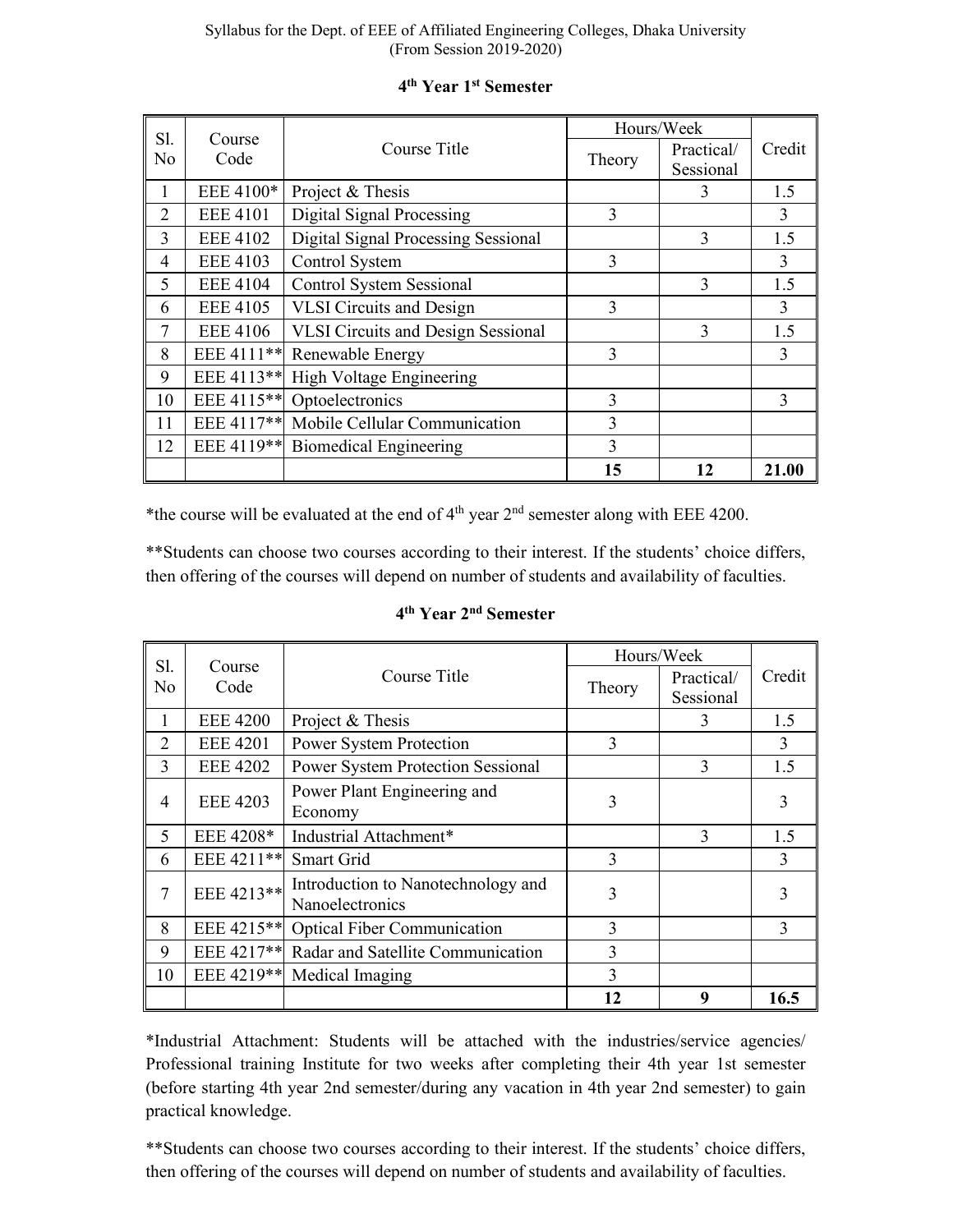#### **Course Identification:**

Every course has a unique course code. The letter prefix in any course code indicates the field or the discipline of the course, e.g., **EEE** stands for **Electrical and Electronic Engineering**, **CSE** for C**omputer Science and Engineering**, **ME** for **Mechanical Engineering**, **CE** for **Civil Engineering**, **CHEM** for **Chemistry**, **PHY** for **Physics**, **MATH** for **Mathematics** and **GED** for **General Education**.

The digits in the course code have the following meaning:

The first digit corresponds to the year in which the course is taken by the student.

The second digit represents the semester in which the course is taken by the student.

The third and fourth digits are used to specify the course.

The third digit is 1 for elective courses and for all other course is 0

The last (fourth) digit is odd for theoretical course and even for laboratory or sessional course.

| <b>Course Type</b>     | <b>Semester</b>                               | <b>Theory (Credit)</b> | <b>Sessional (Credit)</b> | <b>Total (Credit)</b> |
|------------------------|-----------------------------------------------|------------------------|---------------------------|-----------------------|
|                        | 1 <sup>st</sup> Year 1 <sup>st</sup> Semester | 3.0                    | 1.5                       | 4.5                   |
|                        | 1 <sup>st</sup> Year 2 <sup>nd</sup> Semester | 6.0                    | 1.5                       | 7.5                   |
|                        | 2 <sup>nd</sup> Year 1 <sup>st</sup> Semester | 6.0                    | 3.0                       | 9.0                   |
|                        | $2nd$ Year $2nd$ Semester                     | 9.0                    | 4.5                       | 13.5                  |
| Core                   | 3 <sup>rd</sup> Year 1 <sup>st</sup> Semester | 12.0                   | 6.0                       | 18.0                  |
| Courses                | 3 <sup>rd</sup> Year 2 <sup>nd</sup> Semester | 12.0                   | 4.5                       | 16.5                  |
|                        | 4 <sup>th</sup> Year 1 <sup>st</sup> Semester | 9.0                    | 6.0                       | 15.0                  |
|                        | 4 <sup>th</sup> Year 2 <sup>nd</sup> Semester | 6.0                    | 4.5                       | 10.5                  |
|                        | Sub-Total                                     | 63.0                   | 31.5                      | 94.5                  |
|                        | 4 <sup>th</sup> Year 1 <sup>st</sup> Semester | 6.0                    | 0.0                       | 6.0                   |
| Elective               | 4 <sup>th</sup> Year 2 <sup>nd</sup> Semester | 6.0                    | 0.0                       | 6.0                   |
| Courses                | Sub-Total                                     | 12.0                   | 0.0                       | 12.0                  |
|                        | 1 <sup>st</sup> Year 1 <sup>st</sup> Semester | 3.0                    | 3.0                       | 6.0                   |
| Allied                 | 2 <sup>nd</sup> Year 1 <sup>st</sup> Semester | 3.0                    | 1.5                       | 4.5                   |
| Engineering<br>Courses | 3 <sup>rd</sup> Year 2 <sup>nd</sup> Semester | 3.0                    | 1.5                       | 4.5                   |
|                        | Sub-Total                                     | 9.0                    | 6.0                       | 15.0                  |
|                        | 1 <sup>st</sup> Year 1 <sup>st</sup> Semester | 6.0                    | 1.5                       | 7.5                   |
| General                | 1 <sup>st</sup> Year 2 <sup>nd</sup> Semester | 9.0                    | 3.0                       | 12.0                  |
| Science                | 2 <sup>nd</sup> Year 1 <sup>st</sup> Semester | 3.0                    | $0.0\,$                   | 3.0                   |
| Courses                | 2 <sup>nd</sup> Year 2 <sup>nd</sup> Semester | 3.0                    | 0.0                       | 3.0                   |
|                        | Sub-Total                                     | 21.0                   | 4.5                       | 25.5                  |
|                        | 1 <sup>st</sup> Year 1 <sup>st</sup> Semester | 3.0                    | 0.0                       | 3.0                   |
| General                | 1 <sup>st</sup> Year 2 <sup>nd</sup> Semester | 3.0                    | $0.0\,$                   | 3.0                   |
| Education              | 2 <sup>nd</sup> Year 1 <sup>st</sup> Semester | 3.0                    | $0.0\,$                   | 3.0                   |
| Courses                | 2 <sup>nd</sup> Year 2 <sup>nd</sup> Semester | 3.0                    | $0.0\,$                   | 3.0                   |
|                        | 3 <sup>rd</sup> Year 1 <sup>st</sup> Semester | 3.0                    | $0.0\,$                   | 3.0                   |
|                        | Sub-Total                                     | 15.0                   | 0.0                       | 15.0                  |
| <b>Total</b>           |                                               | 120                    | 42.0                      | 162.0                 |

#### **Course Summary**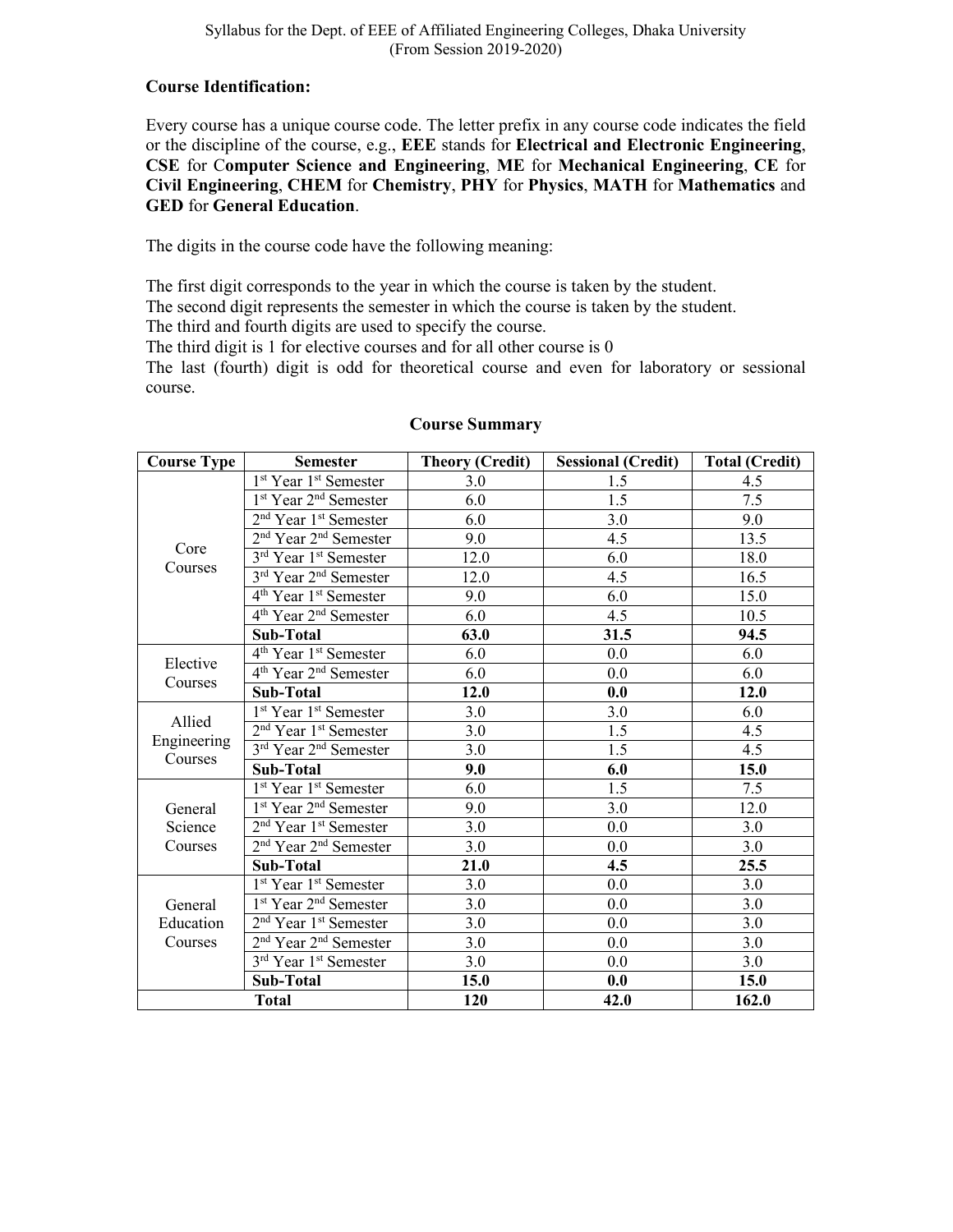#### **Core Courses**

## **EEE 1101 Electrical Circuits I**

Contact hours/week: 3, Credit: 3.

**Circuit variables:** voltage, current, power and energy, Voltage and current independent and depended sources, Circuit elements: resistance, inductance and capacitance. Modeling of practical circuits, Ohm"s law and Kirchhoff"s laws, Solution of simple circuits with both dependent and independent sources, Series-parallel resistance circuits and their equivalents, Voltage and current divider circuits, Delta-Wye equivalent circuits, Techniques of general DC circuit analysis (containing both independent and dependent sources): Node-voltage method, Mesh-current method, Source transformations. Thevenin and Norton equivalents, Maximum power transfer. Superposition technique. Properties of Inductances and capacitances. Series-parallel combinations of inductances and capacitances; Concepts of transient and steady state response with dc source.

Definitions of ac voltage, current, power, volt-ampere and various factors (including power, peak, form factors etc.) , Introduction to sinusoidal steady state analysis: Sinusoidal sources, phasor, impedance, admittance, reactance, susceptance; voltage, current, power of R, L, C, R-L, R-C, R-L-C circuits with sinusoidal source, Series parallel and Delta-Wye simplifications of circuits with R, L,Cs. Techniques of general ac circuit analysis (containing both independent and dependent sources): Node-voltage method, Mesh current method, Source transformations, Thevenin and Norton Equivalents, Phasor diagrams. Sinusoidal steady state power calculations, RMS values, Real and reactive power. Maximum power transfer, impedance matching. Steady state voltage, current.

### **EEE 1102 Electrical Circuits I Sessional**

Contact hours/week: 3, Credit: 1.5.

In this course students will perform experiments to verify practically the theories and concepts learned in EEE 1101.

## **EEE 1201 Electrical Circuits II**

Contact hours/week: 3, Credit: 3.

Circuits with non-sinusoidal excitations, power and power factor of ac circuits with multiple sources of different frequencies; Transients in AC circuits, Resonance in AC circuits: Series and parallel resonance and Q factors. Passive Filter Networks: basic types. Characteristic impedance and attenuation, ladder network, low pass, high pass filters, propagation coefficient and time delay in filter sections, practical composite filters. Magnetically coupled circuits.

Analysis of three phase circuits: Three phase supply, balanced and unbalanced circuits, power calculation and measurements, Power factor improvement.

Magnetic Circuits: Magnetic quantities and variables: Field, Flux, Flux Density, Magnetomotive Force, Magnetic Field Strength, permeability and B-H Curve, reluctance, magnetic field strength. Laws in magnetic circuits: Ohm's law and Ampere's circuital law. Magnetic circuits: Composite series magnetic circuit, parallel and series-parallel circuits. Comparison between electrical and magnetic quantities, Hysteresis and hysteresis loss. Magnetic materials.

## **EEE 1202 Electrical Circuits II Sessional**

Contact hours/week: 3, Credit: 1.5.

In this course students will perform experiments to verify practically the theories and concepts learned in EEE 1201 and also simulated these experiments with simulation software (i.e. PSpice, Proteus, Multisim etc.).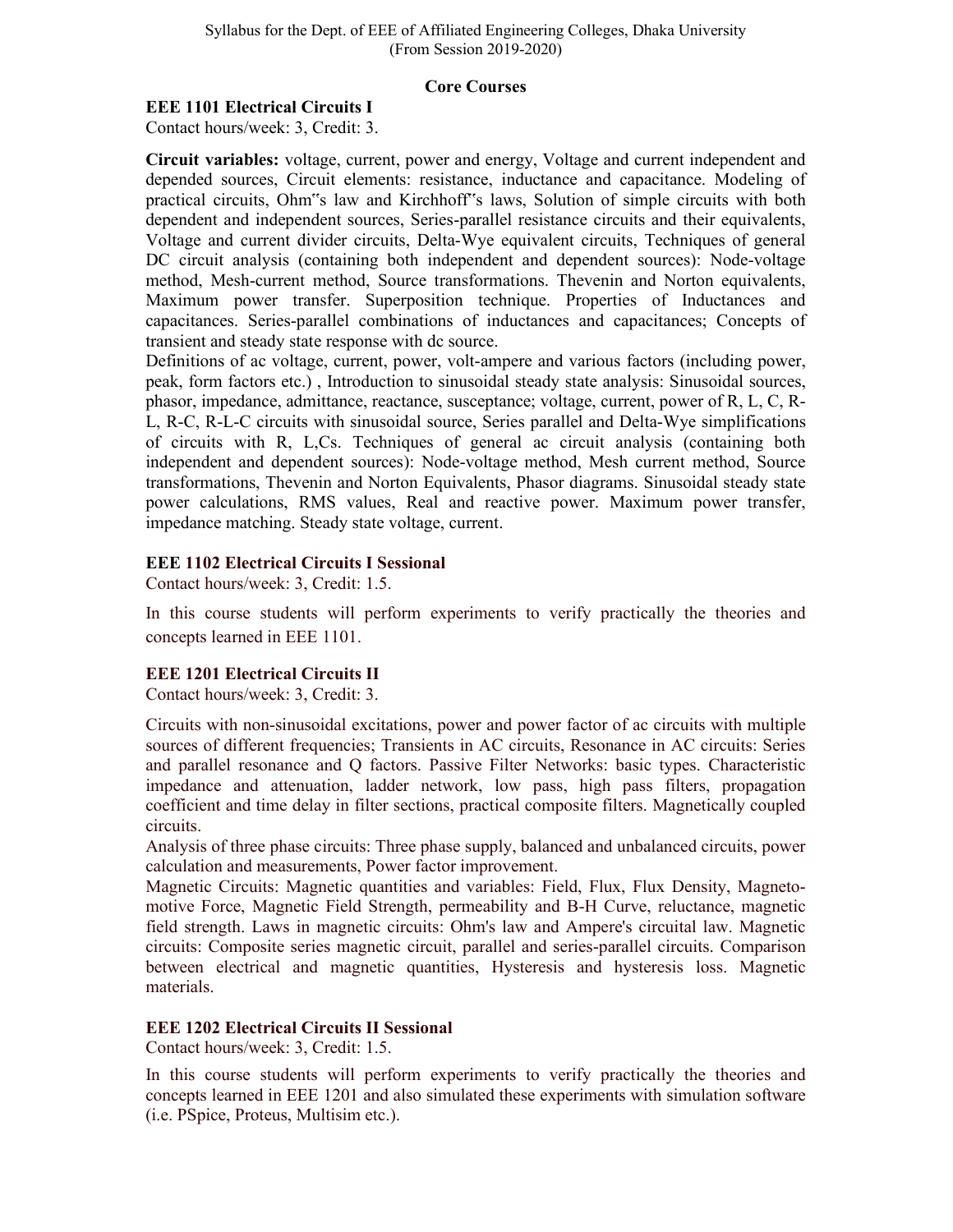### **EEE 1203 Electrical Properties of Materials**

Contact hours/week: 3, Credit: 3.

**Crystal structures:** Types of crystals, lattice and basis, Bravais lattice and Miller indices. Classical theory of electrical and thermal conduction: Scattering, mobility and resistivity, temperature dependence of metal resistivity, Mathiessen"s rule, Hall effect and thermal conductivity. Introduction to quantum mechanics: Wave nature of electrons, Schrodinger"s equation, one-dimensional quantum problems- infinite quantum well, potential step and potential barrier; Heisenbergs"s uncertainty principle and quantum box, Electron in a 3D box. Hydrogen Atom.

**Band theory of solids:** Band theory from molecular orbital, Bloch theorem, Kronig-Penny model, Brillouin zone, effective mass, density-of-states. Carrier statistics: Maxwell-Boltzmann and Fermi-Dirac distributions, Fermi energy. Modern theory of metals: Determination of Fermi energy and average energy of electrons, classical and quantum mechanical calculation of specific heat.

**Dielectric properties of materials:** Dielectric constant, polarization-electronic, ionic, orientational and interfacial; internal field, Clausius-Mosotti equation, spontaneous polarization, frequency dependence of dielectric constant, dielectric loss, piezoelectricity, ferro-electricity, pyro-electricity.

**Magnetic properties of materials:** Magnetic moment, magnetization and relative permittivity, different types of magnetic materials, origin of ferromagnetism and magnetic domains.

**Introduction to superconductivity:** Zero resistance and Meissner effect, Type I and Type II superconductors and critical current density. BCS theory. Magnetic recording materials, Josephsontheory. Introduction to meta-materials.

## **EEE 2101 Electronics I**

Contact hours/week: 3, Credit: 3.

**Semiconductor diodes:** semiconductor material and properties, pn junction, diode circuits: dc analysis and models, diode circuits: AC equivalent circuits, other diode types, single phase rectification and regulators, Zener diode circuits, clipper and clamper circuits, multiple diode circuits, photo diodes and LED circuits, DC power supply;

**Bipolar Junction transistor (BJT):** BJT, DC analysis of BJT circuits, basic transistor applications, biasing, multistage circuits, BJT linear amplifiers-basic configurations, CE amplifiers, AC load lines, CC and CB amplifier, multistage amplifiers, power consideration; Frequency Response: Amplifier frequency response, system transfer function, frequency response: transistor amplifiers with circuit capacitors, frequency response-BJT.

**Field Effect Transistors (FET):** Structure and Operation of JFET, JFET Characteristics, JFET amplifiers Structure of MOSFET, Current-Voltage Characteristics, MOS Device Models, DC circuit analysis, basic MOFET applications, Biasing, constant current biasing, multistage MOSFET circuits, Junction Field effect transistor (JFET), MOSFET amplifier: basic transistor amplifier configurations-Common-Source, Common-Gate Stage, Source Follower (common drain); single stage integrated circuit MOSFET amplifiers, multistage amplifiers, frequency response of FET

**Power Amplifiers:** power amplifiers, power transistors, classes of amplifiers, Class-A power amplifier, Class-AB push pull complimentary output stage.

## **EEE 2102 Electronics I Sessional**

Contact hours/week: 3, Credit: 1.5.

In this course students will perform experiments to verify practically the theories and concepts learned in EEE 2101 and also simulated these experiments with simulation software (i.e. PSpice, Proteus, Multisim etc.).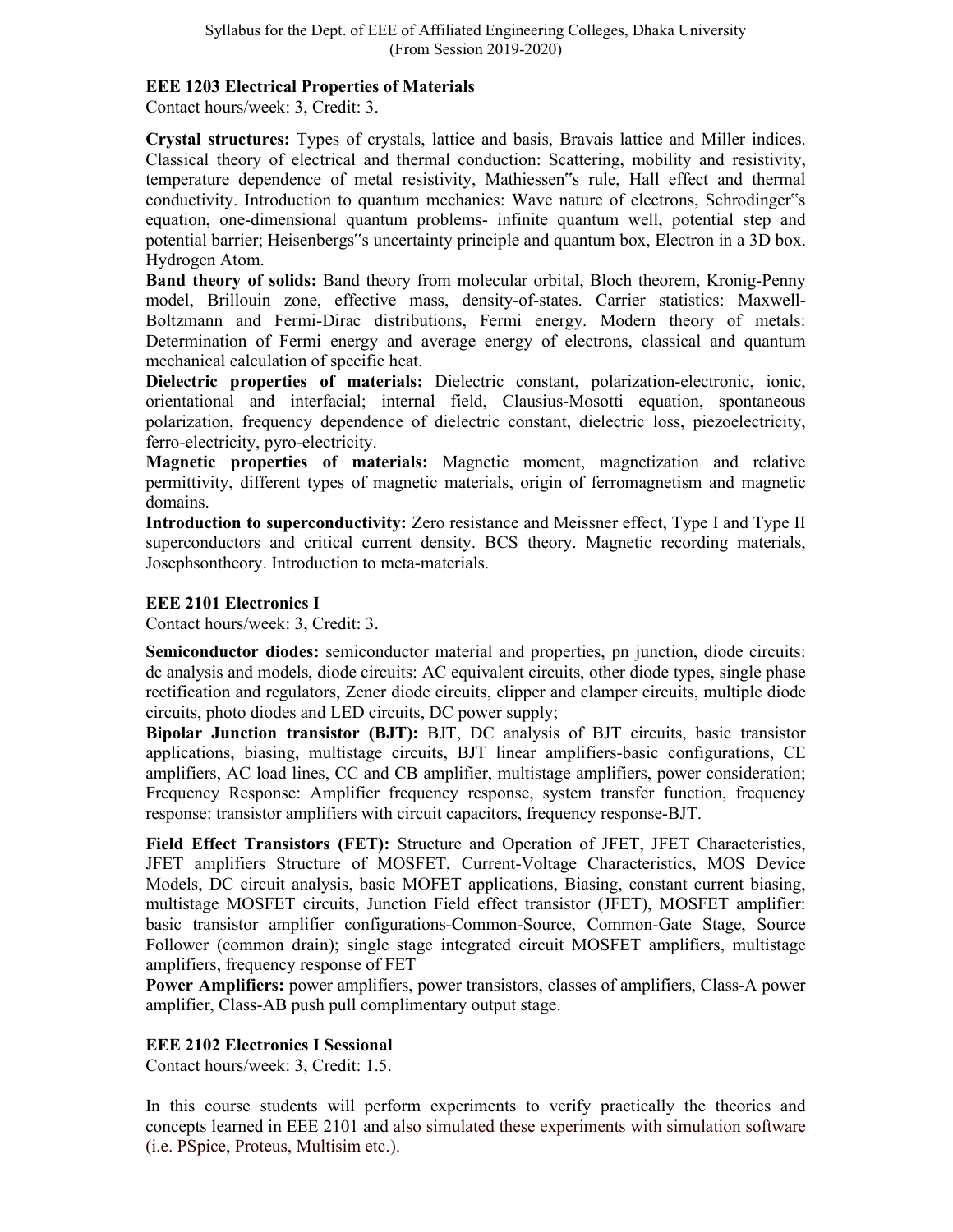## **EEE 2103 Energy Conversion I**

Contact hours/week: 3, Credit: 3.

**DC Generators:** Types, no-load voltage characteristics, build up of a self excited shunt generator, load-voltage characteristic, effect of speed on no-load and load characteristics and voltage regulation, armature reaction.

**DC Motor:** Operating principle, counter emf, torque, speed, torque-speed characteristics, starting, braking, and speed control.

**Transformer:** principle of operation, construction, no load and excitation current, behavior during loading, effect of leakage flux, ideal transformer, leakage reactance and equivalent circuit of a transformer, equivalent impedance, voltage regulation, per unit quantities, regulation, losses and efficiency, determination of parameters by tests, polarity of transformer windings, vector group, transformer parallel operation. Harmonics in excitation current, transformer inrush current, three phase transformer connections, three phase transformers, harmonic suppression in three phase transformer connection. Auto-transformer, instrument transformers.

## **EEE 2104 Energy Conversion I Sessional**

Contact hours/week: 3, Credit: 1.5.

In this course students will perform experiments to verify practically the theories and concepts learned in EEE 2103

## **EEE 2108: Electrical & Electronic Workshop practice**

Contact hours/week: 3 Credits: 1.5

Verification of theories and concepts learned in electrical and electronic circuit theory courses by performing various projects to solve real life problems.

## **EEE 2201 Electronic II**

Contact hours/week: 3, Credit: 3.

**Ideal operational amplifier and op-amp circuits:** Op-amp applications: inverting amplifier, non-inverting amplifier, summing amplifier, differential amplifier, logarithmic amplifier, operational trans-conductance amplifiers exponential amplifier, differentiator, integrator, voltage to current converter, voltage follower, and other applications. Non-ideality of opamp: Non-ideal op-amp characteristics and its effects.

**Integrated circuit biasing and active loads:** BJT current sources, FET current sources, small signal analysis of active loads, design applications: an NMOS current source; differential and multistage amplifiers: BJT differential amplifier, FET differential amplifier, differential amplifier with active load, BiCMOS circuits, gain stage and simple output stage, BJT operational amplifier circuit, Frequency response of amplifiers: Poles, zeros and Bode plots, amplifier transfer function, techniques of determining 3 dB frequencies of amplifier circuits, frequency response of single-stage and cascade amplifiers, frequency response of differential amplifiers;

Trans-conductance (serie-series) amplifiers, trans-resistance (shunt-shunt) amplifiers, loop gain, stability of feedback circuit, frequency compensation; Applications and Design of Integrated Circuits: Active filter, Oscillators, Schmitt trigger Circuits, Non-sinusoidal oscillators and timing circuits, integrated power amplifier, voltage regulator, Design application: An active Bandpass filter. 555 Timer IC and its Applications.

## **EEE 2202 Electronics II Sessional**

Contact hours/week: 3, Credit: 1.5.

In this course students will perform experiments to verify practically the theories and concepts learned in EEE 2201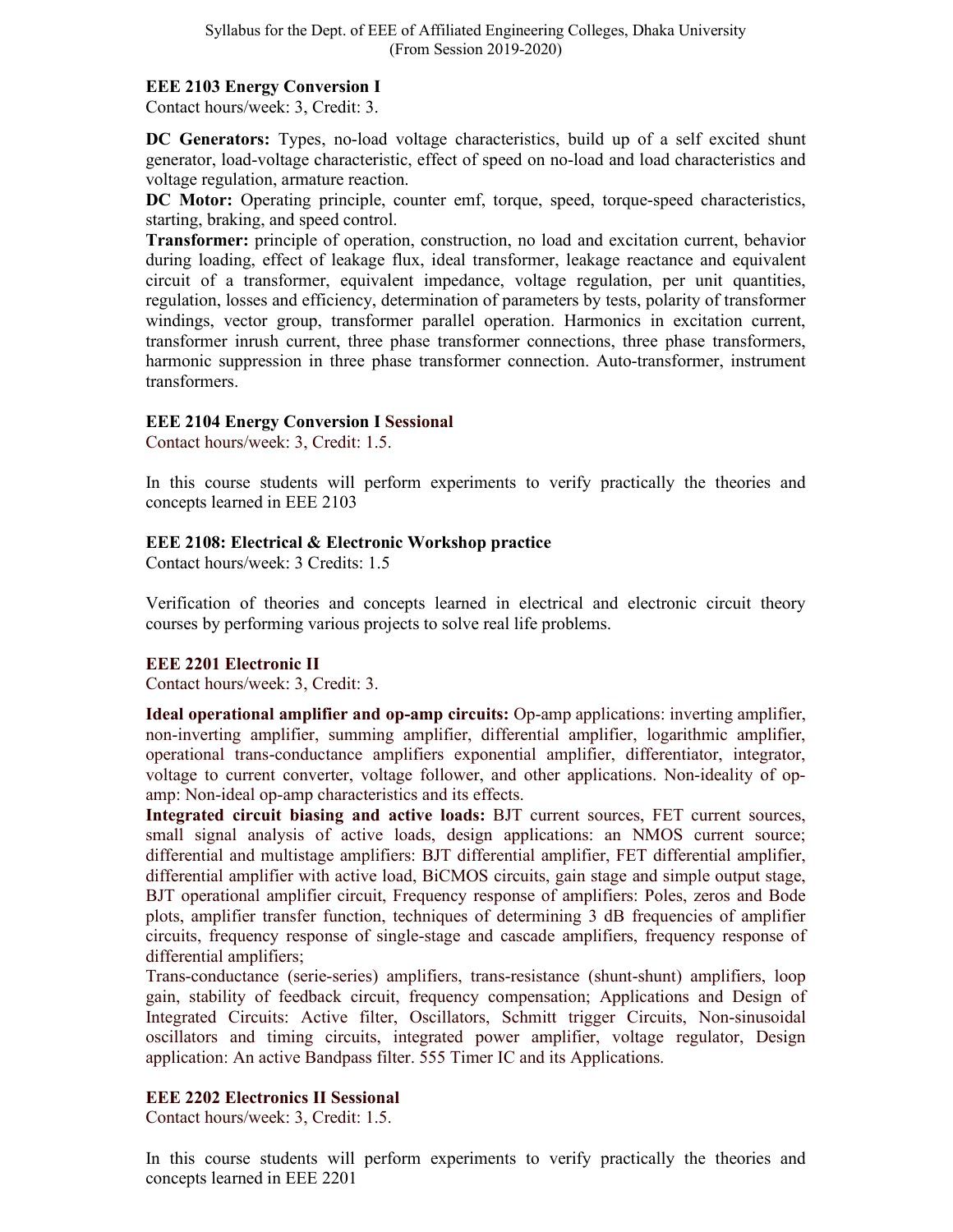#### **EEE 2203 Energy Conversion II**

Contact hours/week: 3, Credit: 3.

**Three phase induction motor:** rotating magnetic field, reversal of rotating magnetic field, synchronous speed, torque in induction motor, induction motor construction: squirrel cage, wound rotor; slip and its effect on rotor frequency and voltage, equivalent circuit of an induction motor, air gap power, mechanical power and developed torque, torque speed characteristic, losses, efficiency and power factor, classification, motor performance as a function of machine parameters, shaping torque speed characteristic and classes of induction motor, per unit values of motor parameters, determination of induction motor parameters by tests, methods of braking, speed control Induction generator: operation, characteristics, voltage build up, applications in wind turbine.

**Synchronous generator:** construction, armature (stator) and rotating field (exciter), excitation system with brushes and brushless excitation system, cooling, generated voltage equation of distributed short pitched armature winding, armature winding connections and harmonic cancellation in distributed short pitched winding, equivalent circuit, synchronous impedance, generated voltage and terminal voltage, phasor diagram, voltage regulation with different power factor type loads, determination of synchronous impedance by tests, phasor diagram, salient pole generator d-q axes parameters, equivalent circuit, generator equations, determination of d-q axes parameters by tests, equation of developed power and torque of synchronous machines (salient and non salient pole motor and generator). Parallel operation of generators: requirement of parallel operation, conditions, synchronizing, effect of synchronizing current, hunting and

oscillation, synchronoscope, phase sequence indicator, load distribution of alternators in parallel, droop setting, frequency control, voltage control, house diagrams.

**Synchronous Motors:** construction, operation, starting, effect of variation of load at normal excitation, effect of variation of excitations, V curves, inverted V curves and compounding curves, power factor adjustment, synchronous capacitor and power factor correction.

## **EEE 2204 Energy Conversion II Sessional**

Contact hours/week: 3, Credit: 1.5.

In this course students will perform experiments to verify practically the theories and concepts learned in EEE 2203

## **EEE 2205 Engineering Electromagnetics**

Contact hours/week: 3, Credit: 3.

**Static electric field:** Postulates of electrostatics, Coulomb's law for discrete and continuously distributed charges, Gauss's law and its application, electric potential due to charge distribution, conductors and dielectrics in static electric field, flux density- boundary conditions; capacitance- electrostatic energy and forces, energy in terms of field equations, capacitance calculation of different geometries; boundary value problems- Poisson's and Laplace's equations in different co-ordinate systems.

**Steady electric current:** Ohm's law, continuity equation, Joule's law, resistance calculation. **Static Magnetic field:** Postulates of magnetostatics, Biot-Savart's law, Ampere's law and applications, vector magnetic potential, magnetic dipole, magnetization, magnetic field intensity and relative permeability, boundary conditions for magnetic field, magnetic energy, magnetic forces, torque and inductance of different geometries.

**Time varying fields and Maxwell's equations:** Faraday's law of electromagnetic induction, Maxwell's equations - differential and integral forms, boundary conditions, potential functions; time harmonic fields and Poynting theorem.

**Plane electromagnetic wave:** plane wave in loss less media-Doppler effect, transverse electromagnetic wave, polarization of plane wave; plane wave in lossy media- low-loss dielectrics, good conductors; group velocity, instantaneous and average power densities, normal and oblique incidence of plane waves at plane boundaries for different polarization.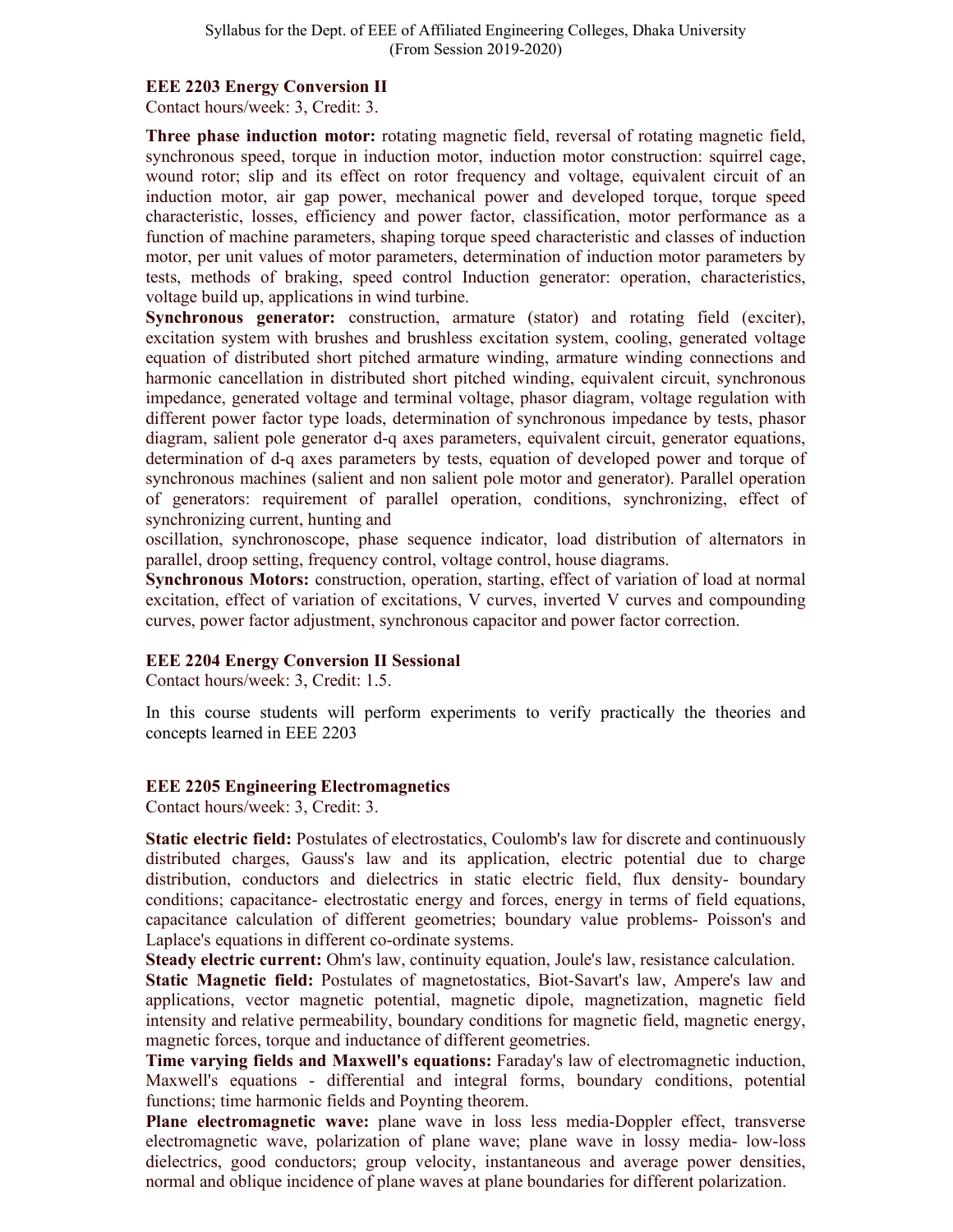#### **EEE 2208 Electrical Services Design**

Contact hours/week: 3, Credit: 1.5.

Familiarization with CAD tools for building services design. Introduction to building regulations, codes and standards: BNBC, NFPA etc. Terminology and definitions: fuses, circuit breakers, distribution boxes, cables, bus-bars and conduits. Familiarization with symbols and legends used for electrical services design. Classification of wiring. Design for illumination and lighting: lux, lumen, choice of luminaries for various applications- domestic building, office building and industry. Wattage rating of common electrical equipment. Designing electrical distribution system for low and high rise domestic, office and academic buildings, for multipurpose buildings.Size selection of conductors and breakers, bus-bar trunking (BBT) system for various applications. Single line diagram (SLD) of atypical 11kV/0.415kV, 500kVA sub-station and a 200kVA pole mounted transformer. Earthing requirements, various earthing methods. Earthing and lightning protection system design. Familiarization with indoor and underground telephone and fiber optic cables, UTP and CAT5/32 data cables. Designing routing layout and installation of intercom, PABX, telephone, public address (PA)systems, cable TV distribution, LAN and wireless data systems for a building. Safety regulations, design of security systems including CCTV, burglar alarm. Concept of fire prevention and its importance. Fire detection (smoke, heat etc.) and alarm system (with voice evacuation), firefighting system (sprinkler system, hose).Installation of air-conditioning, heating, lifts and elevators.

### **EEE 3101 Electrical Measurement & Instrumentation**

Contact hours/week: 3, Credit: 3.

**Introduction:** Methods of measurement. Statistical method applied to field of measurement and error analysis and calibration. Resistance, Inductance and Capacitance measurements: Different methods of measuring high, medium and low resistances. Methods of measuring self and mutual inductance and capacitance. A.C. and DC bridge methods, Measurement of insulation and earth resistances. Localization of cable faults.

Magnetic measurement: Flux meter, Flux and Flux density measurement. Determination of iron losses and their separation.

**Measuring instruments:** Classification of measuring instruments. Ammeter, Voltmeter, wattmeter, AVO meter, Energy meter, Ampere-hour meter and Maximum demand meter for measuring AC and DC quantities. Speed, frequency and phase difference measurements. Illumination measurement.

**Electronic measuring instruments:** Digital instruments, VTVM, Q-meter and CRO.

**Instrumentation:** Extension of instrument range. Use of C.T. and P.T and calculation of their burden, Instrumentation of substation. Measurement of non-electrical quantities: Transducer. Measurement of temperature, pressure, displacement, velocity, acceleration. Strain gauge and their applications.

#### **EEE 3102 Measurement & Instrumentation Sessional**

Contact hours/week: 3, Credits: 1.5

In this course students will perform experiments to verify practically the theories and concepts learned in EEE 3101.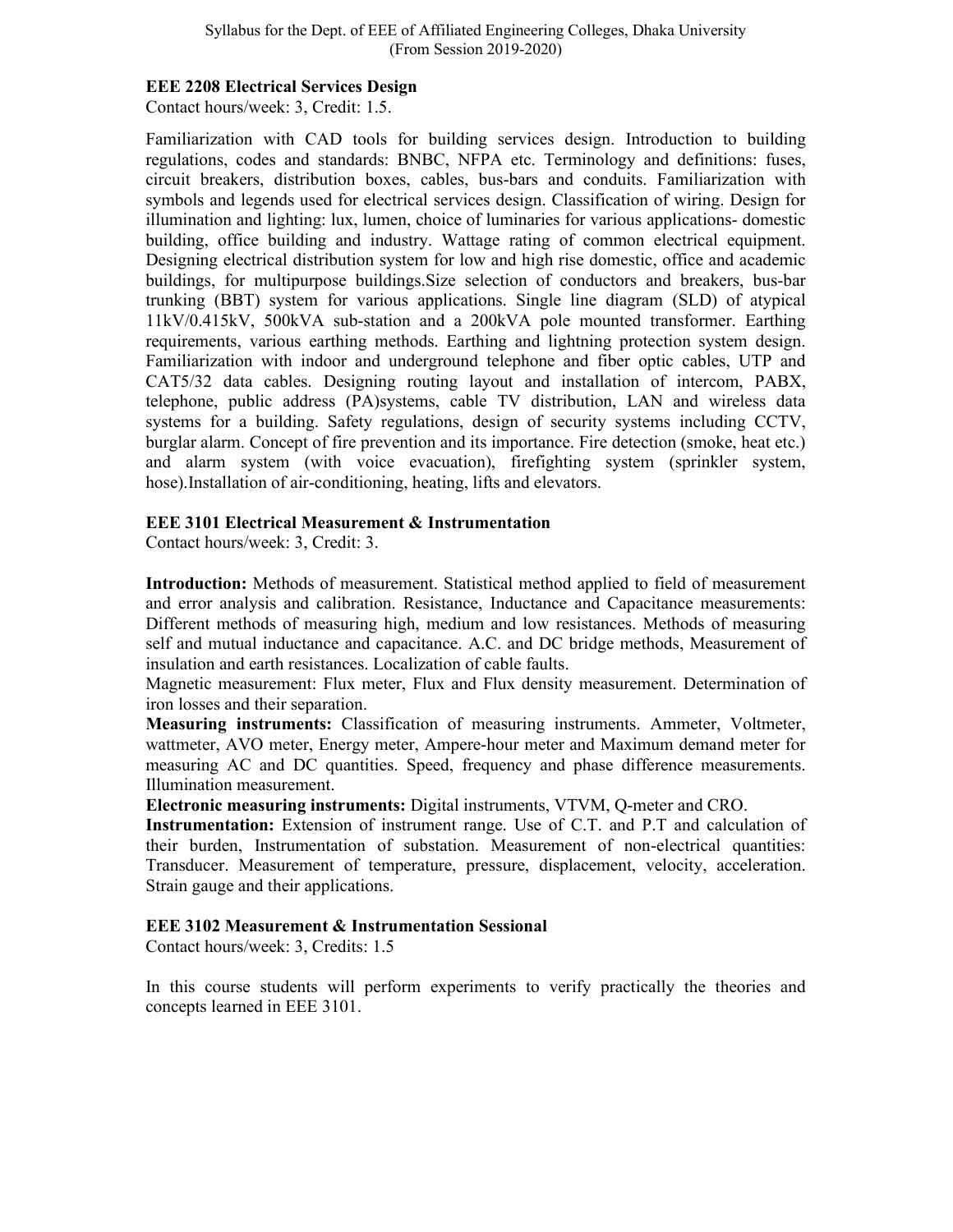### **EEE 3103 Digital Electronics**

Contact hours/week: 3, Credit: 3.

**Analysis and Synthesis of Digital Logic Circuits:** Number system, codes, and conversion. Boolean algebra, DeMorgan's law, logic gates and truth tables, combinational logic design, minimization techniques, implementation of basic static logic gates in CMOS and BiCMOS. Arithmetic and data handling logic circuits, decoders and encoders, multiplexers and combinational circuit design.

**Programmable Logic Devices:** Logic arrays, Field Programmable Logic Arrays and Programmable Read Only Memory.

**Sequential Circuits**: Different types of latches, flip-flops and their design using ASM approach, timing analysis, timing analysis and power optimization of sequential circuits. Modular sequential logic circuit design: Shift registers, counters and their applications.

### **EEE 3104 Digital Electronics Sessional**

Contact hours/week: 3, Credit: 1.5.

In this course students will perform experiments to verify practically the theories and concepts learned in EEE 3203

## **EEE 3105 Power System I**

Contact hours/week: 3, Credit: 3.

**Power factor Improvement:** Causes, Power factor improvements process.

**Electric power Supply System:** Electric power supply system, AC power supply, high voltage transmission, elements of power transmission, economics choice of conductor size and voltage.

**Mechanical Design of overhead lines:** Conductor materials, line support, insulator, string efficiency, Corona and corona power loss.

**Transmission line parameters**: Inductance - inductance due to internal flux, flux linkages between points external to an isolated conductor, flux linkages of one conductor in a group, single-phase two-wire line, composite-conductor lines, three-phase lines with equilateral/

unsymmetrical spacing, double circuits, bundled conductors; Capacitance - electric field of a long straight conductor, potential difference between points due to a charge, capacitance of a two-wire line, capacitance of three-phase line with equilateral/ unsymmetrical spacing, effect of Earth on transmission line capacitance, bundled conductor, parallel-circuit three-phase lines.

**Performance of Transmission line:** Classification, Equivalent circuit of short, medium and long lines.

**Underground cables:** Types and construction; oil filled, gas insulated and XLPE cables; electrical characteristics - electrical stress, capacitance, charging current, insulation resistance, dielectric power factor and dielectric loss, skin effect, proximity effect; identification of fault location.

**Distribution systems:** Primary and secondary distribution - radial, ring main, and interconnected system, distribution losses and feeder reconfiguration. Cable testing, DC Distribution, AC distribution.

**Voltage control:** Importance, Methods of voltage control, Tap changing transformer, phase shifting, booster and regulation transformer and shunt capacitor.

## **EEE 3106 Power System I Sessional**

Contact hours/week: 3, Credit: 1.5.

In this course students will perform experiments to verify practically the theories and concepts learned in EEE 3105.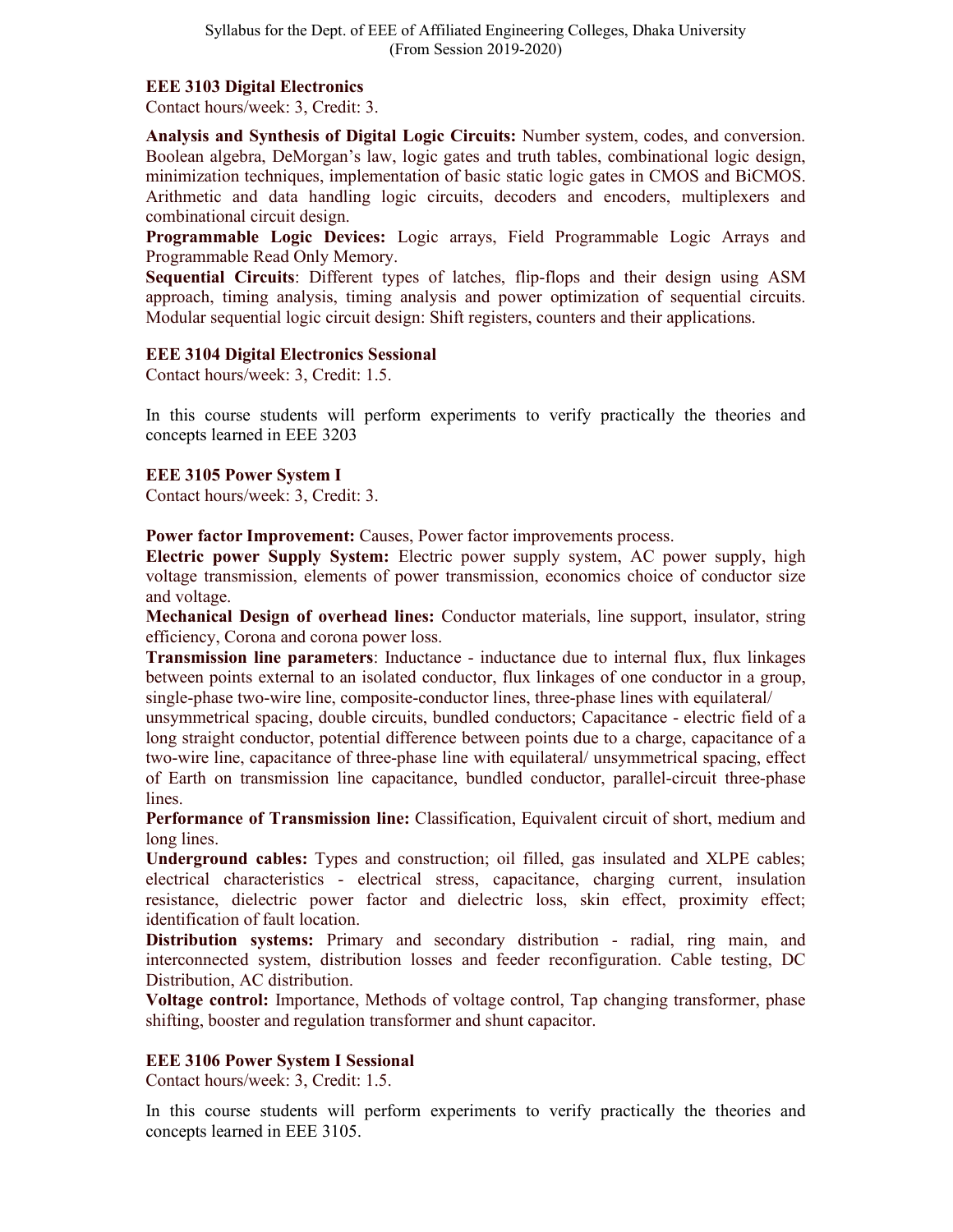#### **EEE 3107 Power Electronics and Industrial Drives**

Contact hours/week: 3, Credit: 3.

Fundamental of power electronics, characteristics of static power semiconductor devices (BJT, MOSFET, IGBT, Thyristors).

**AC/DC power converters:** uncontrolled rectifiers (single phase and threephase), controlled rectifiers (single phase and three phase), dual converter.

**AC/AC power converters:** phase-controlled converters (single phase and three phase), AC switch, cyclo-converter.

**DC/DC converters:** choppers (step down and step up), switching regulators (buck, boost, buck-boost).

**DC/AC converters:** types, single phase and three phase inverters. Various applications of converters.

**Introduction to power electronics control of motor:** DC motor speed control, braking, scalar control of poly-phase induction motor.

**Industrial Application:** Introduction to Electric arc furnace, Dielectric heating and induction heating.

### **EEE 3108 Power Electronics and Industrial Drives Sessional**

Contact hours/week: 3, Credit: 1.5.

In this course students will perform experiments to verify practically the theories and concepts learned in EEE 3107.

### **EEE 3201 Communication Engineering Fundamentals**

Contact hours/week: 3 Credits: 3

**Overview of communication systems:** Basic Principles, fundamental elements, system limitations, message source, bandwidth requirements, transmission media types, bandwidth and transmission capacity.

**Noise:** Source, characteristics of various types of noise and signal to noise ratio.

**Information theory:** Measure of information, source encoding, error free communication over a noisy channel, channel capacity of a continuous system and channel capacity of a discrete memory less system.

**Communication systems:** Analog and digital.

**Continuous wave modulation:** Transmission types-base-band transmission.

**Carrier transmission:** amplitude modulation-introduction, double side band, single side band, vestigial side band, quadrate, spectral analysis of each type, envelope and synchronous detection; angle modulation-instantaneous frequency, frequency modulation (FM) and phase modulation (PM), spectral analysis, demodulation of FM and PM.

**Pulse modulation:** Sampling-sampling theorem, Nyquist criterion, aliasing, instantaneous and natural sampling; pulse amplitude modulation-principle, bandwidth requirements; pulse code modulation (PCM)-quantization principle quantization noise, non-uniform quantization signal to quantization error ratio, differential PCM, demodulation of PCM; delta modulation (DM)-principle adaptive DM; line coding-formats and bandwidths.

**Digital modulation:** Amplitude-shift Keying-principle, ON-OFF keying, bandwidth requirements, detection, noise performance; phase-shift keying (PSK)- principle, bandwidth requirements, detection, differential PSK, QPSK, noise performance; frequency-shift keying (FSK)-principle, continuous and discontinuous phase FSK, minimum shift keying, bandwidth requirements, detection of FSK. Multiplexing: Time-division multiplexing (TDM)-principle, receiver synchronization, frame synchronization, TDM of multiple bit rate systems; frequency-division multiplexing (FDM)-principle, de-multiplexing; wavelength-division multiplexing, multiple-access network-time-division multiple-access (TDMA), frequencydivision multiple access (FDMA); code-division multiple-access (CDMA)-spread spectrum multiplexing, coding techniques and constraints of CDMA. Communication system design: design parameters, channel selection criteria and performance simulation.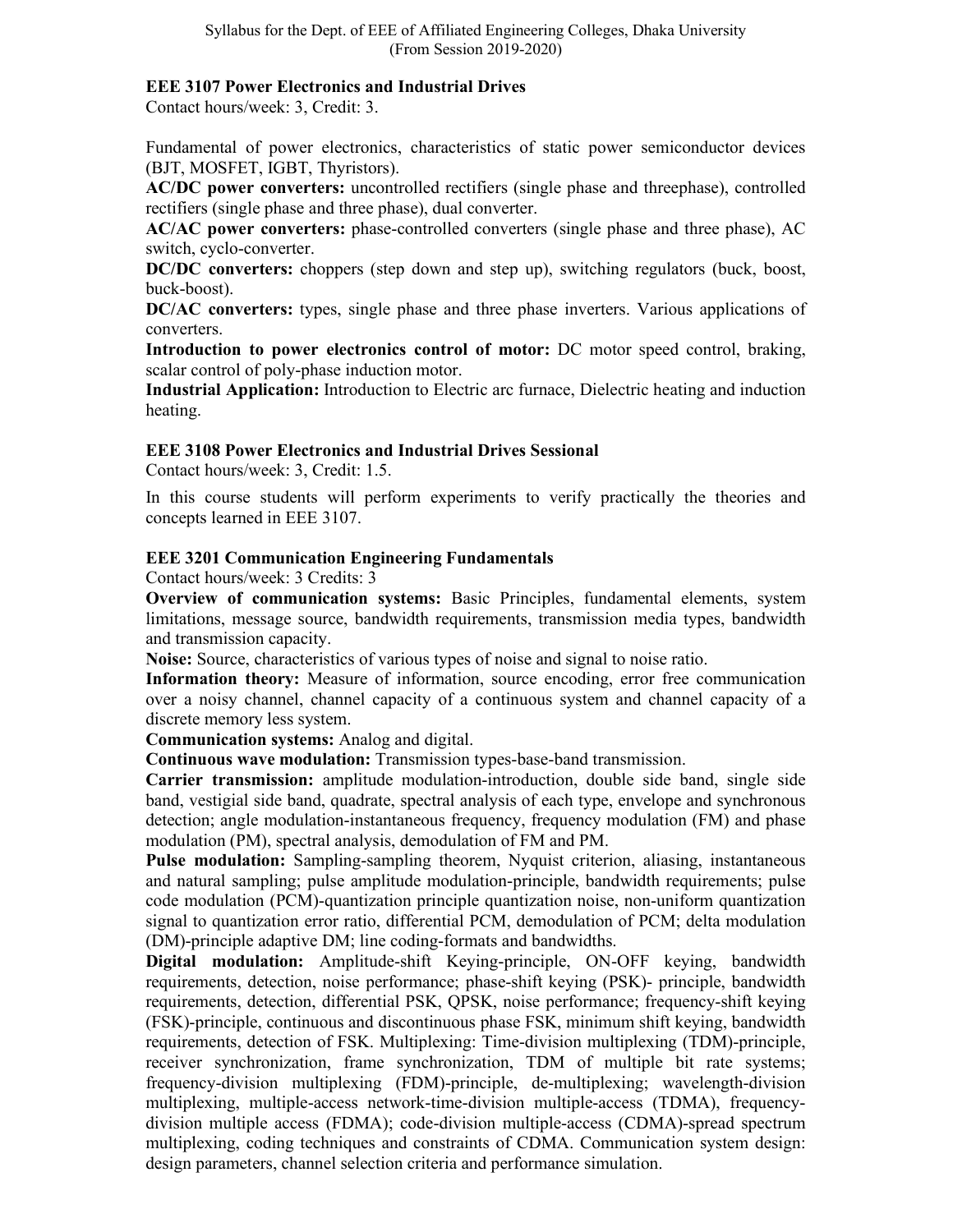### **EEE 3202 Communication Engineering Fundamentals Sessional**

Contact hours/week: 3 Credits: 1.5

In this course students will perform experiments to verify practically the theories and concepts learned in EEE 3201.

## **EEE 3203 Power System II**

Contact hours/week: 3, Credit: 3.

**Fault analysis:** Classification, effect of fault in power system, short circuit current and reactance of a synchronous machine.

**Fault calculation methods:** Symmetrical fault calculation, Symmetrical components, sequence networks and unsymmetrical fault calculation.

**Load flow:** Gauss- Siedel and Newton Raphson methods.

Synchronous machines: transient and subtransient reactance and short circuit currents. Symmetrical fault calculation methods. Symmetrical components: power, unsymmetrical series impedances and sequence networks. Different types of unsymmetrical faults: solid faults andfaults through impedance.

**Stability:** swing equation, power angle equation, equal area criterion, multi-machine system, step by step solution of swing equation. Factors affecting stability. Reactive power compensation. Flexible AC transmission system (FACTS). High voltage DC transmission system. Power quality: harmonics, sag and swell.

Sub-stations: Classification, Equipment in a substation, Arrangements in substation.

## **EEE 3205 Signals and Systems**

Contact hours/week: 3, Credit: 3.

**Classification of signals and systems:** signals- classification, basic operation on signals, elementary signals, representation of signals using impulse function; systems- classification. **Linear Time Invariant (LTI) systems:** Properties of LTI systems: Linearity, causality, time invariance, memory, stability, invertibility. Time domain analysis of LTI systems: Differential equations- system representation, order of the system, solution techniques, zero state and zero input response, system properties; impulse response- convolution integral, determination of system properties; state variable- basic concept, state equation and time domain solution.

Frequency domain analysis of LTI systems: Fourier series- properties, harmonic representation, system response, frequency response of LTI systems; Fourier transformation properties, system transfer function, system response and distortionless systems. Applications of time and frequency domain analyses: solution of analog electrical and mechanical systems, amplitude modulation and demodulation, time-division and frequency-division multiplexing. Laplace transformation: properties, inverse transform, solution of system equations, system transfer function, system stability and frequency response and application.

## **EEE 3207 Numerical Methods**

Contact hours/week: 3, Credits: 3

Computer algorithm, Mathematical modeling of physical systems. Iterative Techniques, Solution of simultaneous equations, Interpolation, Curve fitting, Solution of Differential Equations. Numerical solution of Integration. Application of the above techniques in Electrical & Electronic Engineering through computer program.

## **EEE 3208 Numerical Methods Sessional**

Contact hours/week: 3, Credits: 1.5

In this course students will perform experiments to verify practically the theories and concepts learned in EEE 3207.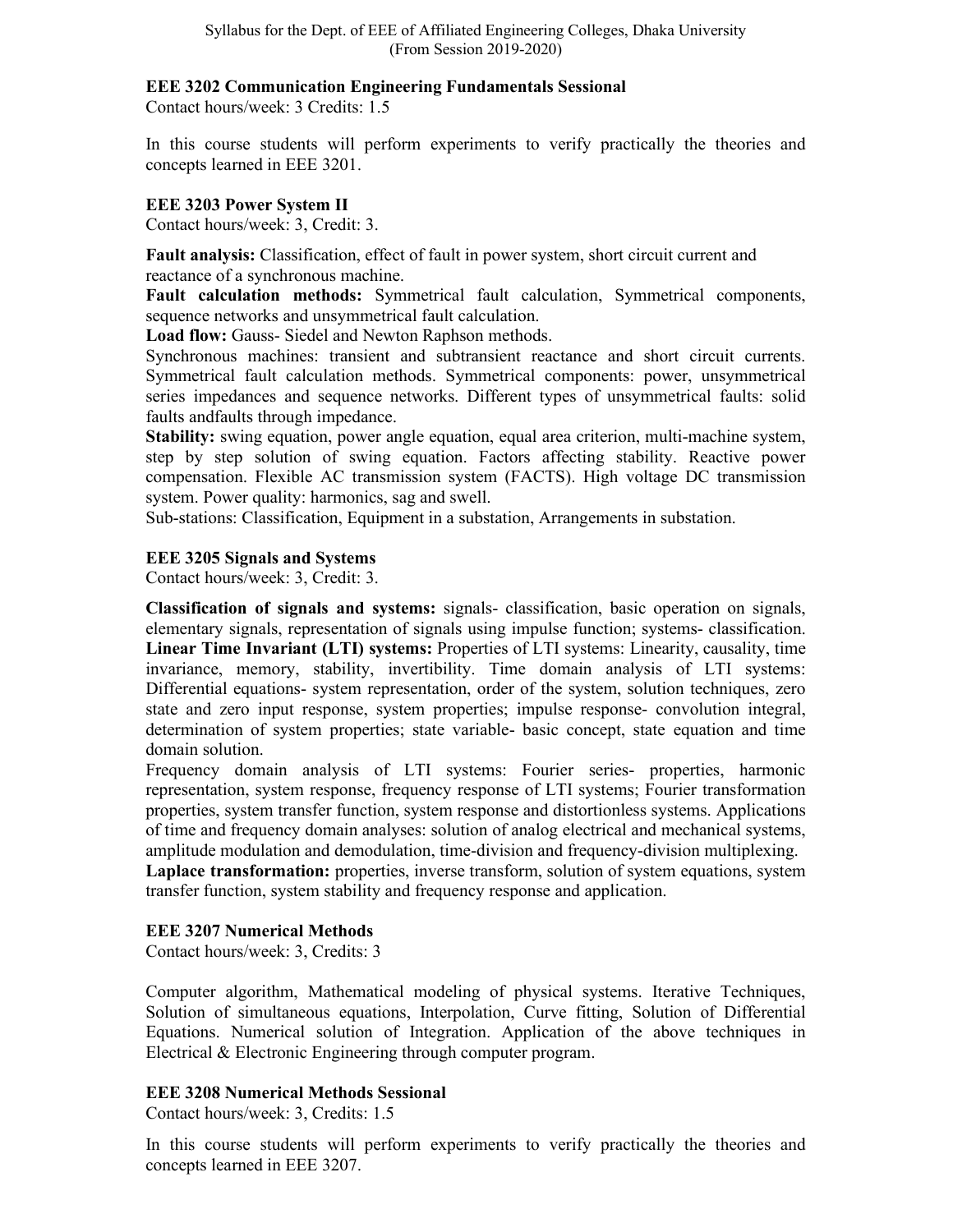#### **EEE 4100: Project and Thesis**

Contact hours/week: 3, Credits: 1.5

## **EEE 4101 Digital Signal Processing**

Contact hours/week: 3, Credit: 3.

Introduction to digital signal processing, sampling, quantization and signal reconstruction. Analysis of discrete-time system in the time domain: impulse response model, difference equation model. Correlation: power signal, energy signal, applications. Z-transform and analysis of LTI systems.

Frequency analysis of discrete-time signals: discrete Fourier series and discrete-time Fourier transform (DTFT).Frequency analysis of LTI systems. Discrete Fourier transform (DFT) and fast Fourier transform (FFT). Minimum phase, maximum phase and all pass systems. Calculation of spectrum of discrete-time signals. Digital filter design- linear phase filters, specifications, design using window, optimal methods; IIR filters- specifications, design using impulse invariant, bi-linear z- transformation, least-square methods.

### **EEE 4102 Digital Signal Processing Sessional**

Contact hours/week: 3, Credit: 1.5

In this course students will perform experiments to verify practically the theories and concepts learned in EEE 4101.

### **EEE 4103 Control System**

Contact hours/week: 3, Credit: 3.

Review of Laplace transform, Initial and Final value theorems, Transfer Functions: Openloop stability, Poles, Zeros, Time response, Transients, Steady-state, Block diagrams and signal flow diagram, Feedback principles: Open versus Closed-loop control, High gain control, Inversion; State variables: Signal flow diagram to state variables, transfer function to state variable and state variable to transfer function, Stability of closed-loop systems: Routh's method, Root locus, PID control: Structure, Design using root locus, Pole assignment: Sylvester's theorem, PI and PID synthesis using pole assignment, Frequency Response: Nyquist plot, Bode diagram, Nyquist stability theorem, Stability margins, Closed-loop sensitivity functions, Model errors, Robust stability, Controller design using frequency response: Proportional control, Lead-lag control, PID

control, Digital control systems: introduction, sampled data systems, stability analysis in Zdomain.

## **EEE 4104 Control System Sessional**

Contact hours/week: 3, Credit: 1.5

In this course students will perform experiments to verify practically the theories and concepts learned in EEE 4103.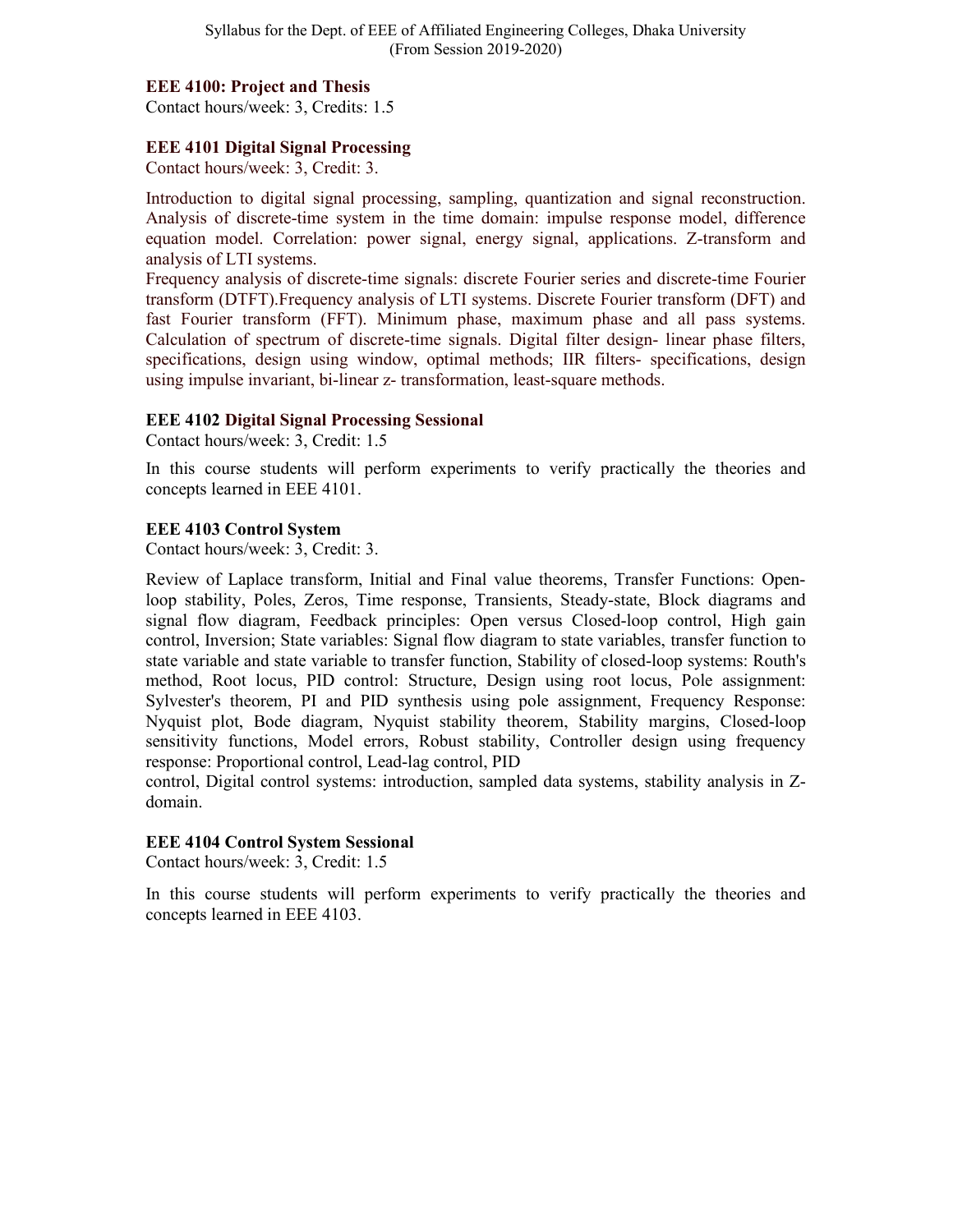## **EEE 4105 VLSI Circuits and Design**

Contact hours/week: 3, Credit: 3.

IC trends, technology and design approaches. MOS device: structure, operation, threshold voltage and characteristics.

Ratioed circuits: NMOS inverter with resistive and transistor load, Pseudo NMOS inverter.

Ratioless circuits: CMOS inverters : operation, transfer characteristics, design for equal rise and fall time, propagation delay, rise time, fall time and power consumption estimation. NMOS pass transistor and CMOS pass gate circuits. Buffer chain design to drive large capacitive load. Integrated circuit fabrication technology : photolithography, CMOS process flow, design rules. Estimation of resistance and capacitance from layout. Layout matching. Stick diagram and area estimation from stick diagram. Reliability issues : Latch-up, electromigartion. Basic logic gates in CMOS.

Synthesis of arbitrary combinational logic in CMOS, pseudo-NMOS, dynamic CMOS, clocked CMOS and CMOS domino logic.

Structured design: Parity generator, bus arbitration logic, multiplexers based design, programmable logic array (PLA) design. Clocked sequential circuit design: two phase clocking, dynamic shift register. CMOS latches and flip flops.

Subsystem design : 4-bit arithmetic processor : bus architectures, shifter, design of a general purpose ALU.

Memory elements design: System timing consideration, three transistors and one transistor dynamic memory cell. Pseudo-static RAM/register cell. 4 transistors dynamic and 32 transistors static CMOS memory cell. 4x4 bit register array and 132 bit static CMOS memory array.

Finite State Machine design: Design of Moore Type and Mealy type FSM using Verilog. Testing VLSI circuits.

## **EEE 4106 VLSI Circuits and Design Sessional**

Contact hours/week: 3, Credit: 1.5.

In this course students will perform experiments to verify practically the theories and concepts learned in EEE 4105.

## **EEE 4200 Project and Thesis**

Contact hours/week: 3, Credit: 1.5.

#### **EEE 4201 Power System Protection**

Contact hours/week: 3, Credit: 1.5.

Lightning arresters, CT, PT: wound type and CCVT (Capacitor Coupled Voltage Transformer), MOCT (Magneto (HRC) Fuse, Drop Out Fuse (DOF), Load Break Switches, Contactors. Bus bar layout, isolators, earthing switch; Minimum Oil Circuit Breaker (MOCB) and Sulfur Hexafluoride (SF32) circuit breaker.High Rupturing Capacity

Electric arcs, arc extinction mechanism, transient recovery voltage. Circuit Breakers: operating mechanisms, Optical Current Transducer).Breaker (ACB), Air Blast Circuit Breaker (ABCB), Vacuum Circuit Breaker (VCB), Oil Circuit Breaker (OCB),construction and operation of Miniature Circuit Breaker (MCB), Molded Case Circuit Breaker (MCCB), Air Circuit Fundamental of protective relaying. Classical relays (electromagnetic attraction type, induction type); numerical relays, distance relays, pilot relays (wire pilot, carrier).relays. Inverse Definite Minimum Time (IDMT) relays, directional relays, differential and percentage differential Protection of generators, motors, transformers, transmission lines, HVDC system and feeders.

## **EEE 4202 Power System Protection Sessional**

Contact hours/week: 3, Credit: 1.5.

Sessional based on the theory of course EEE 4201.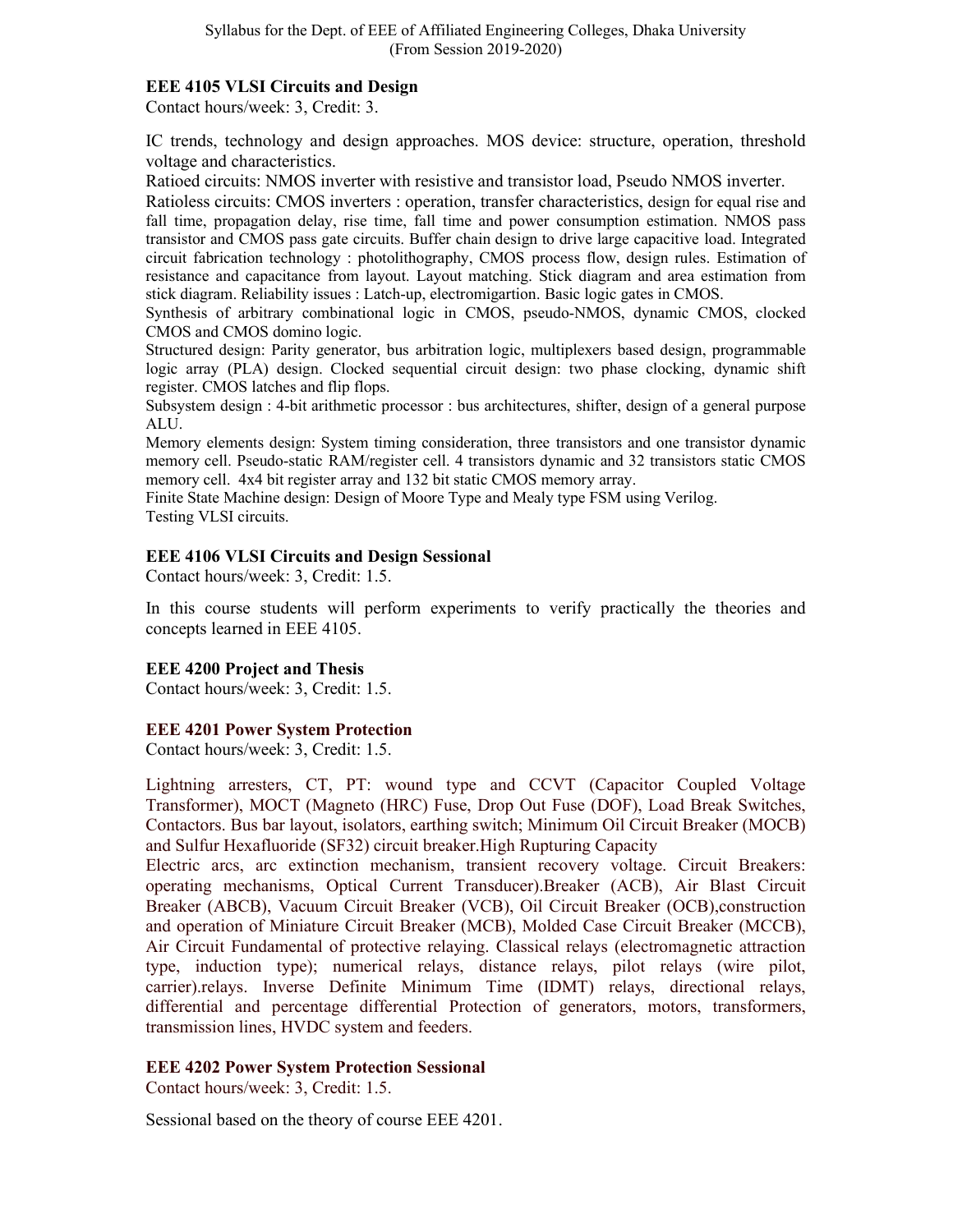#### **EEE 4203 Power Plant Engineering and Economy**

Contact hours/week: 3, Credits: 3

Introduction to thermal, hydro and nuclear power stations. Nuclear reactor, reactor construction and control. Powerreactors. Central station reactors. Nuclear hazards.Variable load problems, plotting and analysis of load curves, chronological load curves and load duration curve. load curve and its use. Load factor, capacity factor, demand factor, utilization factor, diversity factor etc. andthere impact over the cost analysis of power generation and utilization.

Load forecasting, selection of units and plant location.Load shearing: Base load and peak load plants. Use of chronological load curves to distribute load among units.Power plant Economics: Economic operation of power plants. Input output curve, heat rate curve, incremental ratecurve. Use of incremental rate curve for optimum load scheduling. Transmission line loss, determination of loss coefficient.Economic conductor selection, Kelvin's law. Graphical method for location of distribution systems. Tariffand tariff design. Bus system. Importance of power control. Current limiting reactors. Different types of bus system layout. Forces on bus section in case of short circuit.

### **EEE 4208 Industrial Attachment**

Contact hours/week: 3, Credits: 1.5.

Students will be attached with relevant the industries for two weeks after completing their 4<sup>th</sup> year 1<sup>st</sup> semester (before starting  $4<sup>th</sup>$  year  $2<sup>nd</sup>$  semester/during any vacation in  $4<sup>th</sup>$  year  $2<sup>nd</sup>$ semester) to gain practical knowledge.

## **Elective Courses**

## **EEE-4111 Renewable Energy**

Contact hours/week: 3, Credit: 3.

**Renewable energy sources**: Solar, wind, mini-hydro, geothermal, biomass, wave and tides. **Solar Photovoltaic:** Characteristics of photovoltaic (PV) systems, PV models and equivalent circuits, sun tracking systems, Maximum Power Point Tracking (MPPT): chopper, inverter. Sizing the PV panel and battery pack in stand-alone PV applications. Modern solar energy applications (residential, electric vehicle, naval, and space). Solar power plants connected to grid.

**Solar thermal:** principles of concentration, solar tower, parabolic dish, receiver, storage, steam turbine and generator.

**Wind turbines:** Wind turbine types and their comparison, power limitation, Betz"s law; Control mechanism: pitch, yaw, speed. Couplings between the turbine and the electric generator, Wind turbine generator - DC, synchronous, self-excited induction generator and doubly fed induction generator.

**Grid interconnection:** active and reactive power control. Biomass and biogas electricity generation.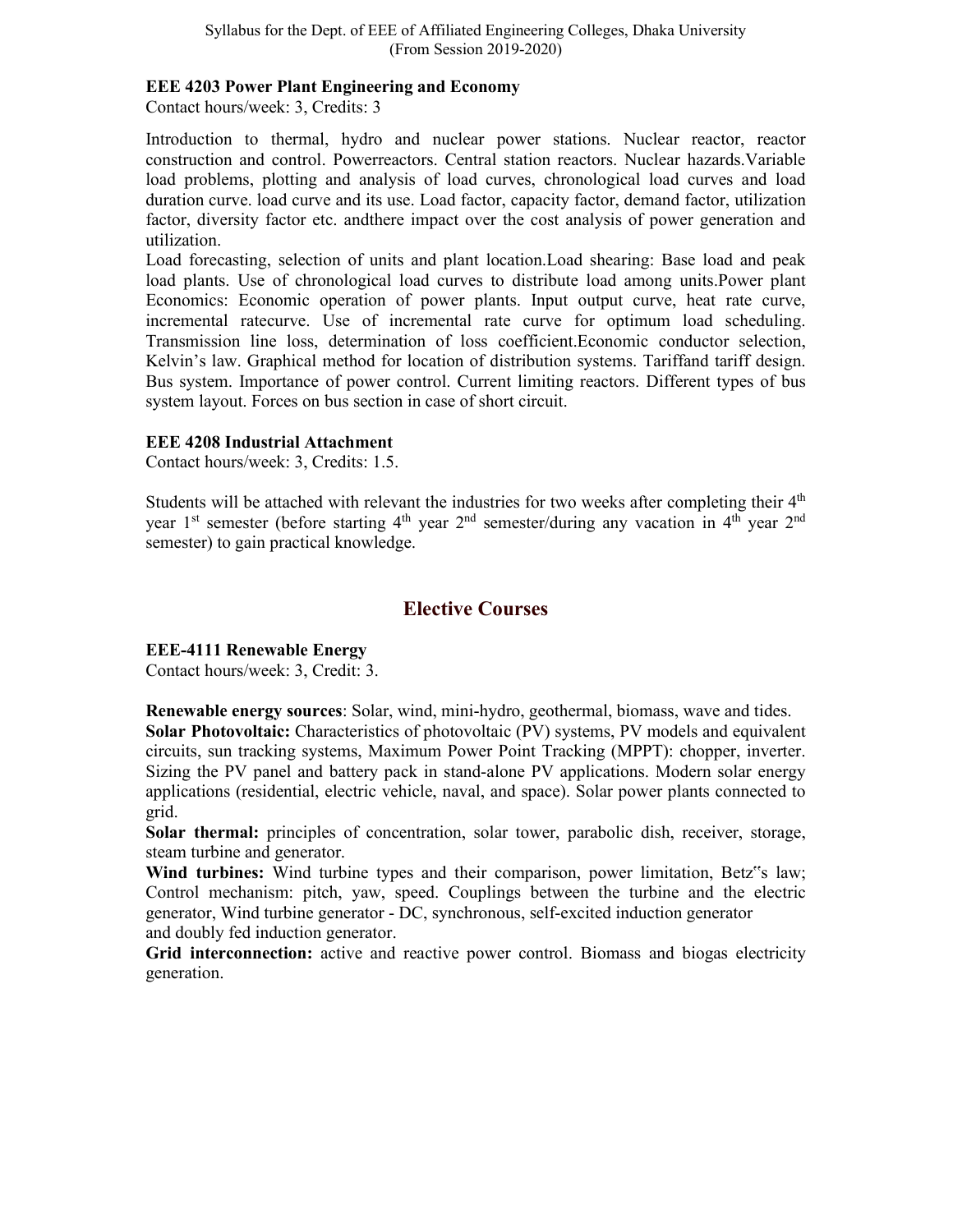## **EEE-4113 High Voltage Engineering**

Contact hours/week: 3, Credit: 3.

**Ionization and decay process:** Townsend's first and second ionization coefficient. Electric breakdown in gases. Townsend's criterion for spark breakdown. Sparking potential. Penning effect. Corona discharges, power loss calculation. Breakdown of solid and liquid dielectrics.

**Generation of high voltage:** Alternating voltage, transformer cascade. Series resonant circuit for high voltage ac testing. Test of dc and ac cable.

**Transient Voltage:** Impulse wave shape. Impulse voltage generator and its mathematical analysis. Design consideration of impulse generators. Triggering of impulse generators. DC voltage doubler and cascade circuits. Electrostatic generator, voltage stabilization. Measurement of high voltage. Electrostatic voltmeter, sphere gap. Potential divider. High Voltage testing of power system equipment. Oil testing. Design consideration of transmission line based on direct stroke. High voltage transient in transmission line. High voltage lightning arrester. Insulation co-ordination.

### **EEE-4115 Optoelectronics**

Contact hours/week: 3, Credit: 3.

**Optical properties in semiconductor:** Direct and indirect band-gap materials, basic transitions in semiconductors, radiative and nonradiative recombination, optical absorption, photo-generated excess carriers, minority carrier life time, luminescence and quantum efficiency in radiation.

Properties of light: Particle and wave nature of light, polarization, interference, diffraction and blackbody radiation.

**Light emitting diode (LED):** Principles, materials for visible and infrared LED, internal and external efficiency, loss mechanism, structure and coupling to optical fibers. Double-Heterostructure (DH) LEDs, Characteristics, Surface and Edge emitting LEDs.

**Stimulated emission and light amplification:** Spontaneous and stimulated emission, Einstein relations, population inversion, absorption of radiation, optical feedback and threshold conditions. Semiconductor Lasers: Population inversion in degenerate semiconductors, laser cavity, operating wavelength, threshold current density, power output, elementary laser diode characteristics, heterojunction lasers, optical and electrical confinement. single frequency solid state lasers-distributed Bragg reflector (DBR), distributed feedback (DFB) laser. Introduction to quantum well lasers. Introduction to quantum well lasers, Vertical Cavity Surface Emitting Lasers (VCSELs), optical laser amplifiers.

**Photo-detectors:** Photoconductors, junction photo-detectors, PIN detectors, avalanche photodiodes, hetero-junction photodiodes, Schottky photo-diodes and phototransistors. Noise in photodetectors. PIN and APD. Photo-detector design issues.

**Solar cells:** Solar energy and spectrum, silicon and Schottkey solar cells.

Modulation of light: Phase and amplitude modulation, electro-optic effect, acousto-optic effect and magneto-optic devices. Introduction to integrated optics.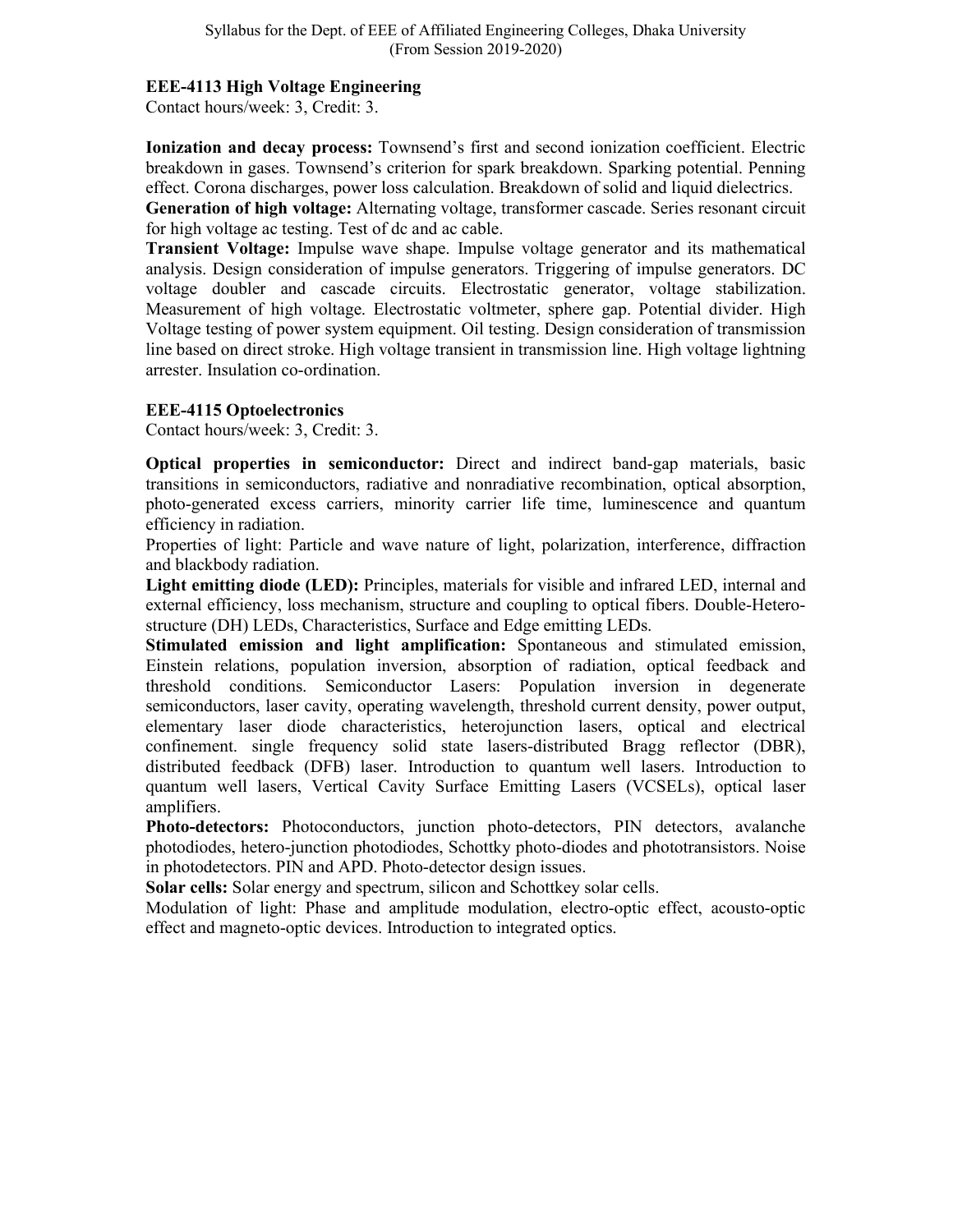#### **EEE 4117 Mobile Cellular Communication**

Contact hours/week: 3, Credit: 3.

**Introduction:** Concept, evolution and fundamentals. Analog and digital cellular systems. **Cellular Radio System:** Frequency reuse, co-channel interference, cell splitting and components.

**Mobile radio propagation:** Propagation characteristics, models for radio propagation antenna at cell site and mobile antenna. Frequency Management and Channel Assignment: Fundamentals, spectrum utilization, fundamentals of channel assignment, fixed channel assignment, non-fixed channel assignment, traffic and channel assignment.

**Handoffs and Dropped Calls:** Reasons and types, forced handoffs, mobile assisted handoffs and dropped call rate.

**Diversity Techniques:** Concept of diversity branch and signal paths, carrier to noise and carrier to interference ratio performance.

**Digital cellular systems:** Global system for mobile, time division multiple access and code division multiple access.

### **EEE-4119 Biomedical Engineering**

Contact hours/week: 3, Credit: 3

**Origin and major types of biological signals:** Human body: cells and physiological systems, bioelectric potential, bio-potential electrodes and amplifiers, blood pressure, flow, volume and sound, electrocardiogram, electromyogram, electroencephalogram, phonocardiogram, vector cardiogram. Interpretation of bio-signals. Noise in bio-signals.

**Measurement of bio-signals:** transducers, amplifiers and filters. Measurement and detection of blood pressure. Blood flowmeasurement: plethysmograph and electromagnetic flow meter. Measurement of respiratory volumes and flow, related devices.

**Xray-Tomograph**: positron emission tomography and computed tomography. Magnetic resonance imaging. Ultrasonogram. Patient monitoring system and medical telemetry. Therapeutic devices: cardiac pacemakers and defibrillators. Electrical safety in bio instrumentations and sensing.

#### **EEE-4211 Smart Grid**

Contact hours/week: 3, Credit: 3.

**Smart grid:** two way communication; distributed energy resources (DERs) - DG (distributed generation) and ES (energy storage); high power density batteries, EV (electric vehicles) and PHEV (plug-in hybrid electric vehicles); smart sensors, meters and appliances at demand side. Data communication channels; protocols; TCP/IP; IEEE 802 series

**Wireless LANs:** Bluetooth, Zigbee, WiMax; wired LANs- Ethernet, PSTN, PLC (Power Line Carrier); cyber security.

**Smart meters and AMI (advanced metering infrastructure):** construction; standards for information exchange- Modbus, DNP3 andIEC321850; interfacing with HAN, NAN, WAN. Power electronic interfaces between grid and DERs.

**Demand side integration (DSI):** DSM; real time pricing; ancillary markets; DR (demand response) for load shaping, frequency and voltage control, energy efficiency. Microgrids, self healing and restoration.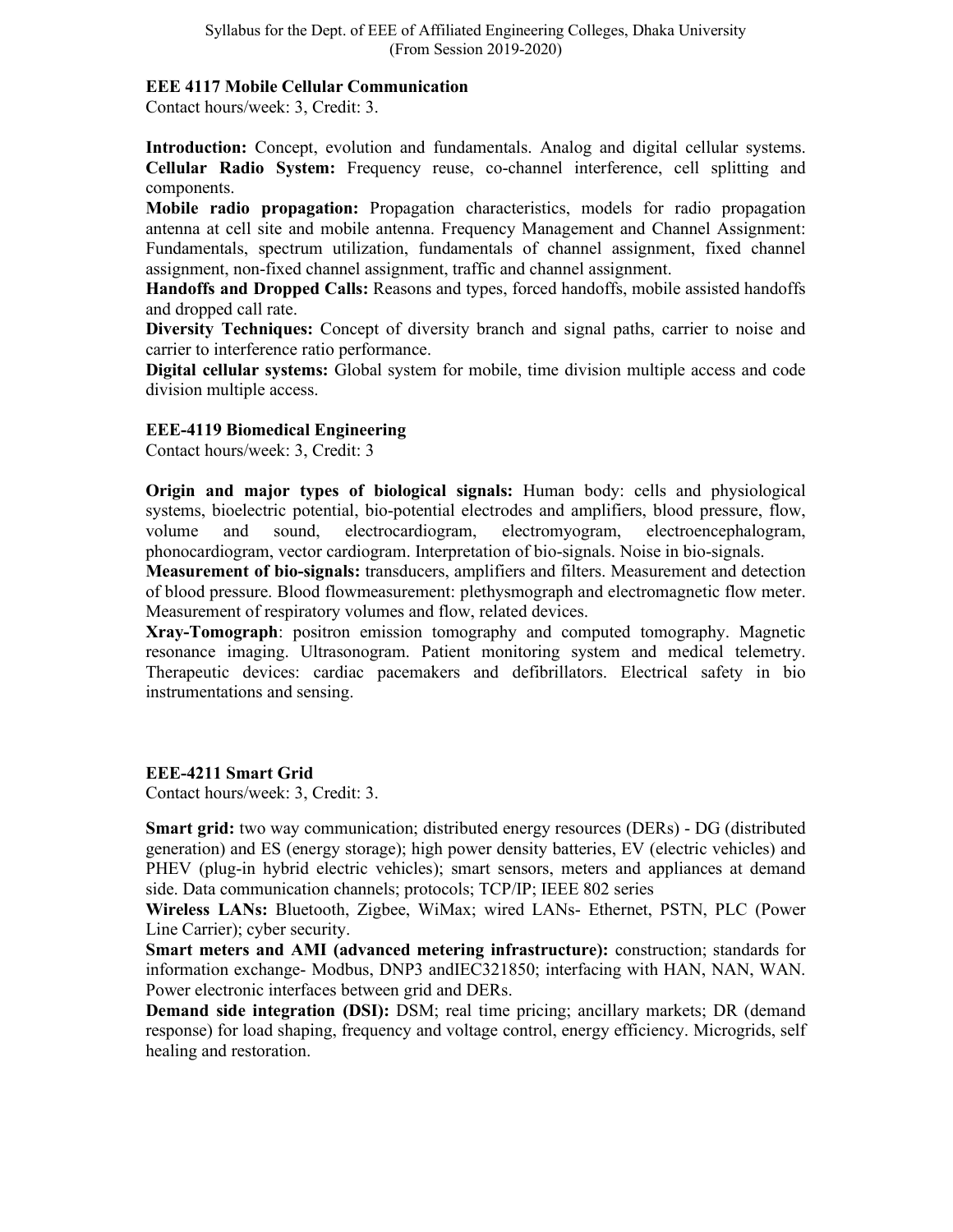### **EEE 4213 Introduction to Nanotechnology and Nanoelectronics**

Contact hours/week: 3, Credit: 3.

**Why Nanotechnology:** importance, size scales, quantum size effects,revolutionary applications, potentials. Nanotools: scanning tunnelingmicroscope, atomic forcemicroscope, electron microscope,measurement techniques based on fluorescence, other techniques.

**Basics of Fabrication**: fabrication and processing industry, wafermanufacturing, deposition techniques: evaporation, sputtering,chemical vapor deposition, epitaxy; Wet and dry etching techniques;photolithography, electron beam lithography, stamp technology. Bottom-up processes: chemical and organic synthesis techniques, self assembly, other techniques.

**Nanoelectronics:** overview ofquantum mechanics, Schrodinger equation, particle in a box. Bandtheory of solids. Importance of nanoelectronics, Moore"s law, ITRSroadmap. Tunneling devices: quantum tunneling, resonant tunnelingdiodes. Single electron transistor: Coulomb blockade. Quantumconfinement: wires and dots, carbon nanotubes, graphenes. Briefintroductions on molecular electronics and Nanobiology.

## **EEE 4215 Optical Fiber Communication**

Contact hours/week: 3, Credit: 3

**Introduction:** Historical perspective, basic system, nature of light, advantages and applications of fiber optic.

**Optics review:** Ray theory and applications, lenses, imaging, numerical aperture, diffraction. Light wave fundamentals: Electromagnetic waves, Dispersion, polarization, resonant cavities, reflection at plane boundary, critical angle. Integrated optic waveguides: Slab waveguide, Modes in symmetric and asymmetric waveguide, coupling, Dispersion and distortion, integrated optic components.

**Optic fiber waveguide:** Step index fiber, graded index fiber, attenuation, pulse distortion and information rate, construction of optic fiber, optic fiber cables.

**Light sources:** LED, LD, distributed feedback LD, optical amplifiers, fiber laser, vertical cavity surface emitting laser diode.

**Light detectors:** Photo detection, photo multiplier, semiconductor photodiode, PIN photodiode, avalanche photodiode.

**Couplers and connectors:** Connector principle, end preparation, splices, connectors, source coupling.

**Network distribution and fiber components**: Directional couplers, star couplers, switches, isolator, wave-length division multiplexing, fiber bragg grating.

**Modulation:** LED modulation, LD modulation, Analogue and digital modulation, modulation formats, optic heterodyne receivers.

**Noise and detection:** Thermal shot and noise, SNR, error rates, receiver circuit design.

**System design:** Analogue and digital system design, few real life problems and examples.

## **EEE 4217 Radar and Satellite Communication**

Contact hours/week: 3, Credits: 3

**Radar:** Introduction to Radar, Radar Equation CZ, Operating Principle of Radar with Block Diagram, CW and FM Radar, Tracking Radar, Antennas for Radar, Radar Receivers, Radar Transmitting System, Duplexer, Usable Frequencies for Radar, Radar Applications.

**Satellite Communication:** Overview of Satellite System Engineering. Spacecraft, Introduction, to Spacecraft Subsystem. (AOCS), Telemetry, Tracking and command (TT&C). Spacecraft Antennas, Basic Antenna Types and Relationships Spacecraft, Antennas in Practice, Frequency Reuse Equipment Reliability and Space Qualification,

Reliability redundancy. Multiple Access. Earth station Technology: Earth Station Design, Earth Station Design for Low System Noise Temperature, Large Earth Station Antennas. Satellite Television Broadcasting Networks, VSAT technology.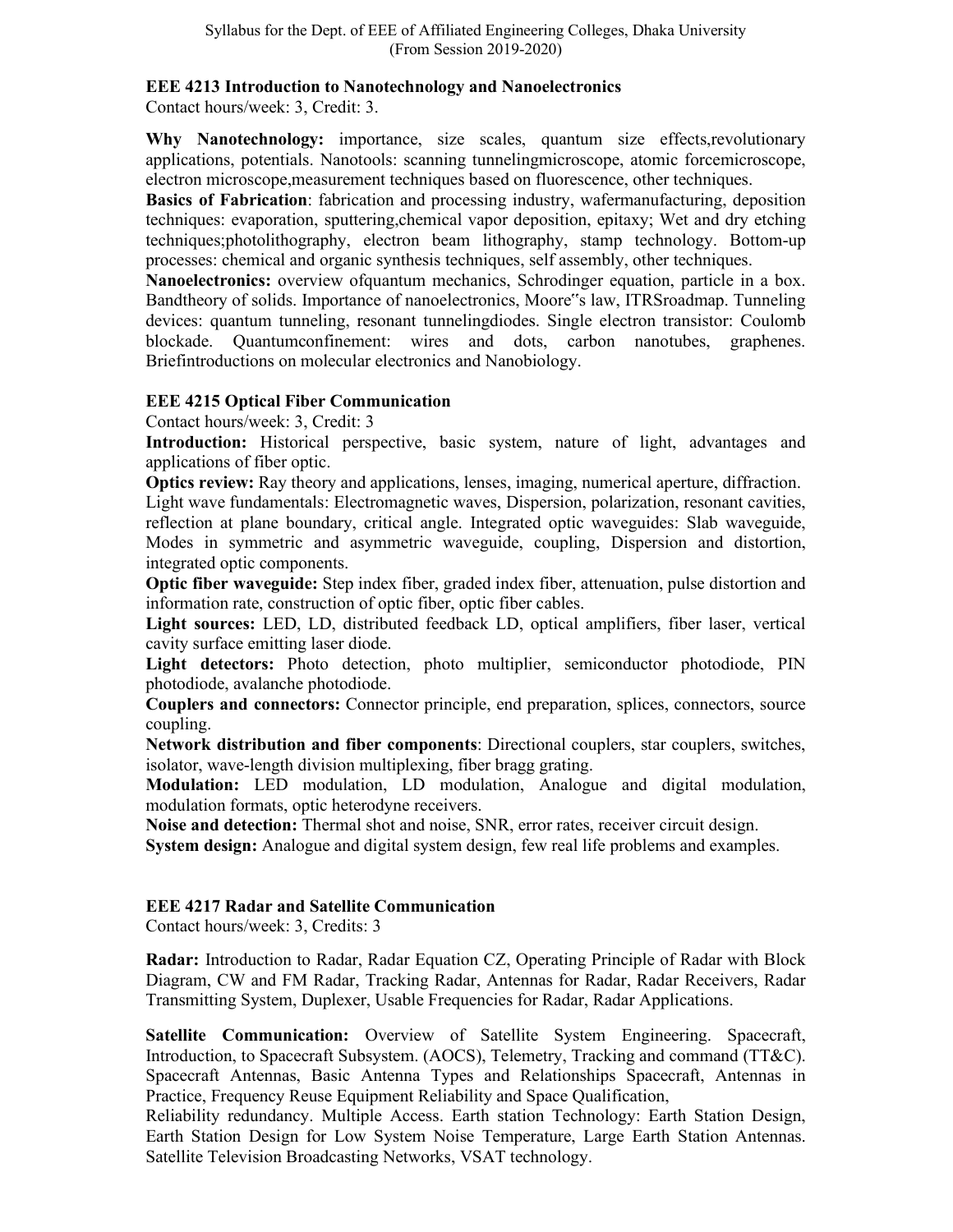#### **EEE-4219 Medical Imaging**

Contact hours/week: 3, Credit: 3.

Introduction to imaging, medical imaging modalities, Medical imaging before x-rays, Hippocratic thermography, dissection, laparoscopy, X-radiography, Computed tomography (CT), evolution of CT scanner design, image reconstruction algorithms, filtered back projection method, iterative method, low dose computed tomography,

Ultrasound, Sonar and other early applications of acoustics, basic principles of ultrasound imaging, Evolution of ultrasound technology and clinical applications, Magnetic resonance imaging, Early use of nuclear magnetic resonance (NMR) spectroscopy, Principles of NMR and MRI, Evolution of magnetic resonance imaging (MRI) technology and clinical applications, development and applications of functional

MRI, Introduction to Nuclear imaging.

# **Allied Engineering Courses**

### **CSE 1101 Computer Programming**

Contact hours/week: 3, Credit: 3.

Introduction to digital computers. Programming languages, algorithms and flow charts. Structured Programming using C: Variables and constants, operators, expressions, control statements, functions, arrays, pointers, structure unions, user defined data types, input-output and files.

Object-oriented Programming using C++: introduction, classes and objects; polymorphism; function and operator overloading; inheritance.

### **CSE 1102 Computer Programming Sessional**

Contact hours/week: 3, Credit: 1.5.

This course consists of two parts. In the first part, students will perform experiments to verify practically the theories and concepts learned in CSE 1101. In the second part, students will learn program design.

## **CE-1102 Computer Aided Engineering Drawing**

Contact hours/week: 3, Credit: 1.5.

Introduction-lettering, numbering and heading; instrument and their use; sectional views and isometric views of solid geometrical figures. Plan, elevation and section of multistoried building; building services drawings; detailed drawing of lattice towers. Introduction to CAD and usage of Auto-CAD in Drawing.

## **ME 2101 Basic Mechanical Engineering**

Contact hours/week: 3, Credit: 3.

**Introduction to sources of energy**: Steam generating units with accessories and mountings; steam turbines. Introduction to internal combustion engines and their cycles, gas turbines. Refrigeration and air conditioning: applications; refrigerants, different refrigeration methods. **Fluid machinery:** Study of reciprocation pumps. impulse and reaction turbines; Pelton wheel and Kalpan turbine, centrifugal pumps, fans, blowers and compressors. Basics of conduction and convection: critical thickness of insulation.

## **ME 2102 Basic Mechanical Engineering Sessional**

Contact hours/week: 3, Credit: 1.5.

In this course students will perform experiments to verify practically the theories and concepts learned in ME 2101.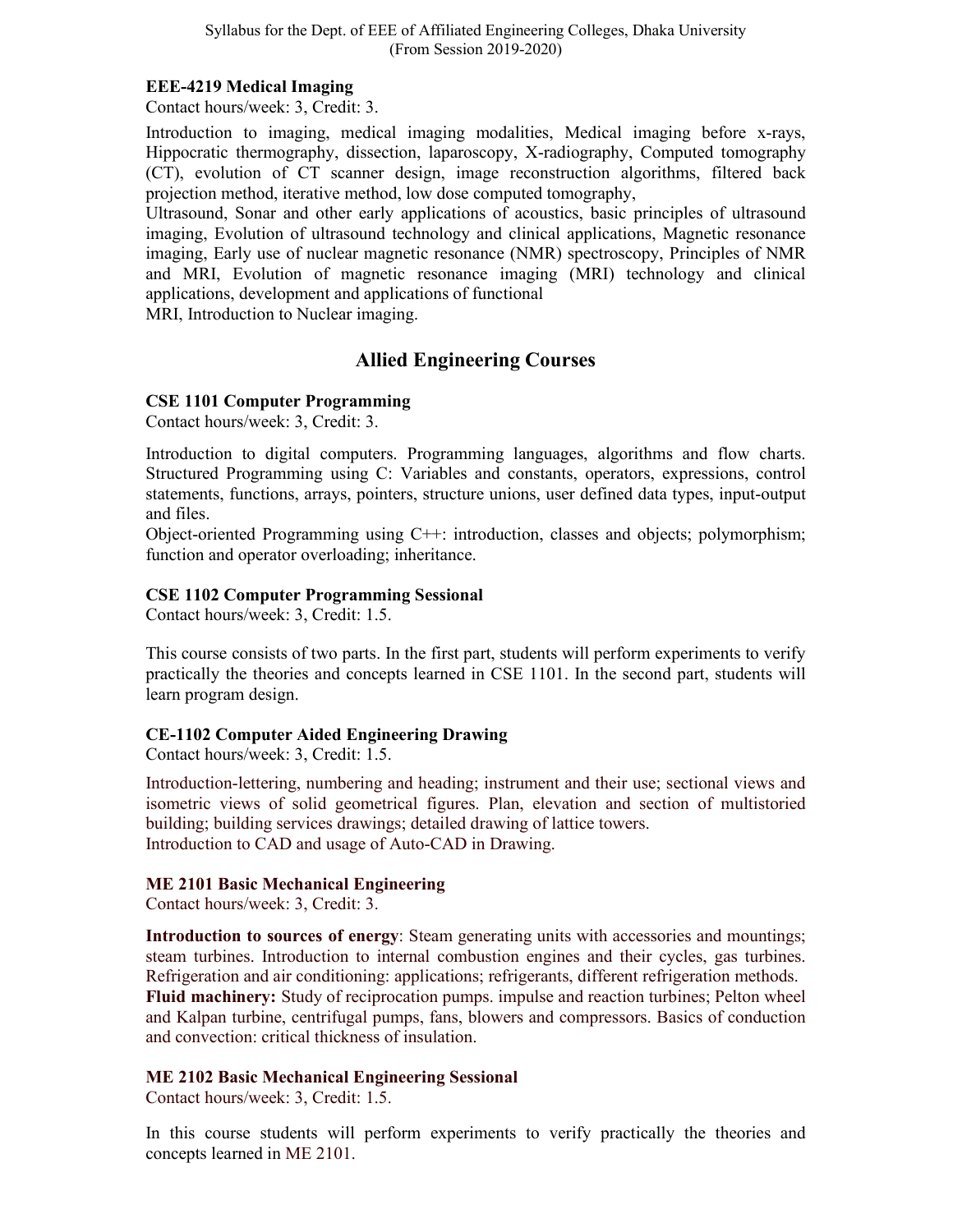#### **CSE 3201 Microprocessor and Microcontroller**

Contact hours/week: 3, Credits: 3

**Fundamental Concepts:** Microprocessor: A programmable device; microcomputer components and support ICs, building blocks of MPU based systems, microprocessor buses, programming principles using MASM, microprocessor instructions.

**132-bit Architecture:** Pin diagram and functions, memory organization, bus activities, register layout, internal processing blocks.

**Instruction Set:** Classifications of instructions, addressing modes, address computing chart.

**I/O Controller Programming:** Port definition and read/write instructions, parallel I/O programming using 8255,serial I/O programming using 8251, display programming using 8279 and LCD, keyboard programming using 8279 and discrete components, generation of timing functions using 8254 Timer/Counter.

**Interrupt Structure:** Interrupt terminologies, hardware and software interrupt, multiple interrupt management, 8259 interrupt controller.

**Data Conversion Algorithm:** BCD2BIN conversion, BIN2BCD conversion, binary multiplication, binary division.

**System Design (80832 based digital weighing machine: DWM)** Top-down/Bottom-up design concept, hardware block diagram, control program flow chart, weight/rate acquisition and processing and display, cost computation and processing and display.

**Microcontroller***:* Different types of microcontroller, Processor architecture, microcontroller memory types, microcontroller features, 8051 microcontroller architecture, 8051 addressing modes, 8051 hardware features, 8051 programming

**PIC microcontroller**: PIC microcontroller features, PIC 132F877 microcontroller, architecture, memory organization, I/O ports, Interrupts, timers, A/D I/O.

**PLC:** Controllers, Hardware, Internal architecture, Programming, Testing and debugging, Commercial PLC.

#### **CSE-3202 Microprocessor and Microcontroller Sessional**

Contact hours/week: 3, Credits: 1.5

In this course students will perform experiments to verify practically the theories and concepts learned in CSE 3201.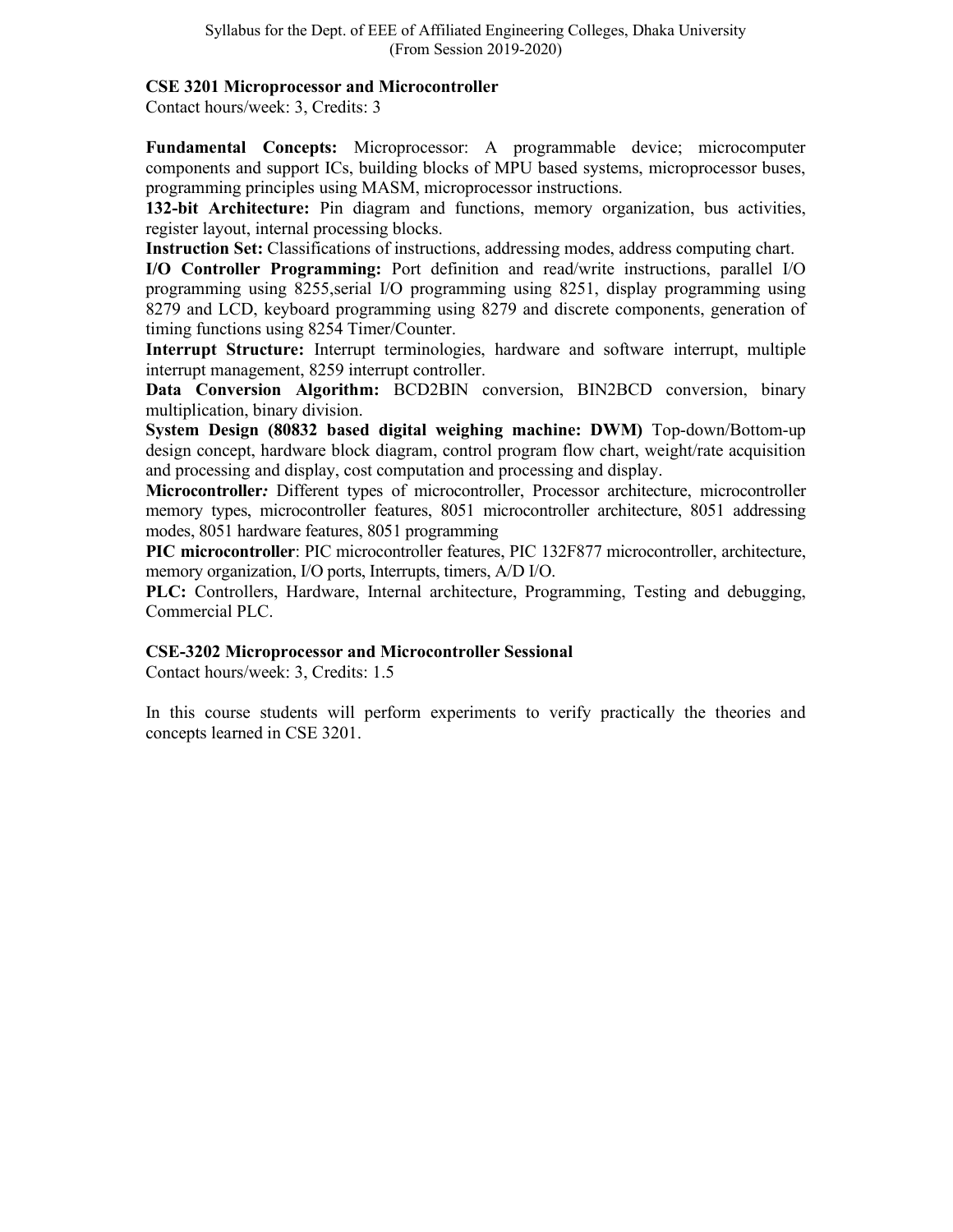# **General Science Courses**

## **PHY 1101 Electricity and Magnetism, Modern Physics and Mechanics**

Contact hours/week: 3, Credit: 3

**Electricity and Magnetism**: Electric charge and Coulomb's law, Electric field, concept of electric flux and the Gauss's law some applications of Gauss's law, Gauss's law in vector form, Electric potential, relation between electric field and electric potential, capacitance and dielectrics, Current, Current density, ohm's law, resistivity, the magnetic field, Ampere's law, Biot Savart law and their applications, Laws of electromagnetic induction, Faraday's law, Lenz's law, self and mutual induction, Electric flux, Magnetic flux, magnetic materials, magnetization curves, Maxwell's equation.

**Modern physics:** Galilean relativity and Einstein's special theory of relativity, Lorentz transformation equations, Length contraction, Time dilation, relativity of mass and mass energy relation. Photoelectric effect, Compton effect, De Broglie matter waves and its success in explaining Bohr's theory, Constituent of atomic nucleus, Nuclear binding energy, different types of radioactivity, radioactive decay law, half life, mean life; Nuclear reactions, nuclear fission, nuclear fusion, nuclear chain reaction, atomic power plant.

**Mechanics:** Linear momentum of a particle, linear momentum of a system of particles, conservation of linear momentum of a particle, angular momentum of a system of particles, Newton's law of Gravitation, Gravitational constant, variation of acceleration of gravity, applications of law of gravitation. Kepler's law of planetary motion, the law of universal Gravitation, the motion planets and satellites, escape velocity. Introductory quantum mechanics; Wave function; Uncertainty principle, postulates, Schrodinger time independent and time dependent equation, expectation value, Probability, Particle in a zero potential, calculation of energy.

# **PHY 1102 Electricity and Magnetism, Modern Physics and Mechanics Sessional**

Contact hours/week: 3, Credit: 1.5

In this course students will perform experiments to verify practically the theories and concepts learned in PHY 1101.

## **MATH 1101 Differential & Integral Calculus and Coordinate Geometry**

Contact hours/week: 3, Credit: 3

**Differential Calculus:** Continuity and differentiability; Leibnitz's forms; Lagrange's form of remainders; Cauchy's form of remainder; Expansion of functions; Evaluation of indeterminate forms by L 'Hospitals rule; Partial differentiation; Euler's Theorem; Tangent and Normal; Sub tangent and subnormal in Cartesian and polar coordinates; Maximum and minimum values of functions of single variable.

**Integral Calculus:** Definite integrals and its properties; Wally's formula; Improper integrals; Beta function and Gamma function; Area under a plane curve in Cartesian and polar coordinates; Area of the region enclosed by two curves in Cartesian and polar coordinates; Arc lengths of curves in Cartesian and polar coordinates; Volume of solids of revolution; Area of surface of revolution; Multiple integrals.

## **Coordinate Geometry**:

Transformation of coordinates axes and its uses; General equations of second degree and their reduction to standard forms; Pair of straight lines; System of circles; Coaxial circles and limiting points; Equations of parabola, ellipse and hyperbola in Cartesian coordinates; Tangents and normal; Pair of tangents; Chord of contact; Chord in terms of its middle point.; Parametric coordinates; Conjugate diameters; Asymptotes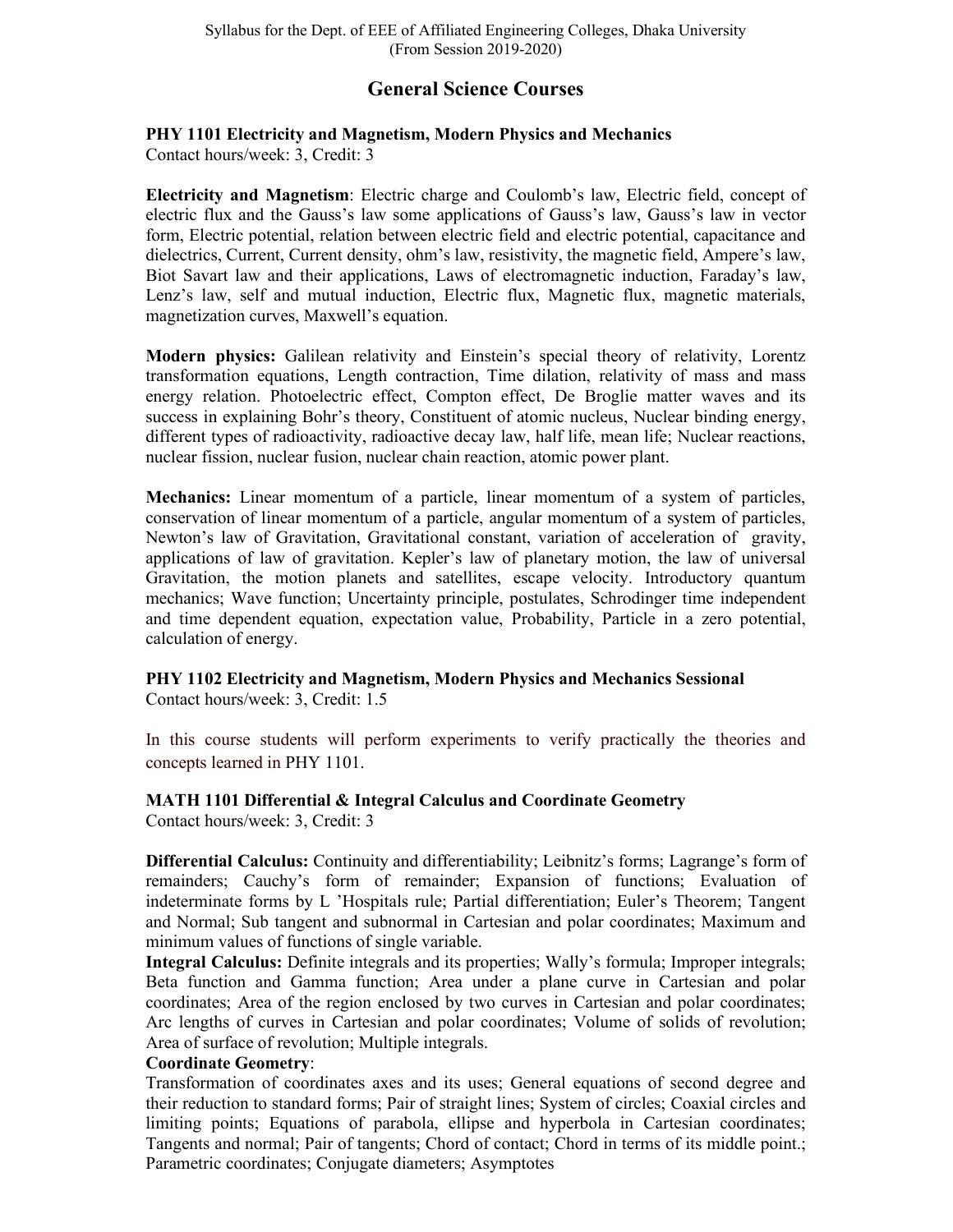## **PHY 1201 Waves and Oscillations, Optics and Thermal Physics**

Contact hours/week: 3, Credit: 3

**Waves and oscillations:** Differential equation of simple harmonic oscillator, total energy and average energy, combination of simple harmonic oscillations, Lissajous' figures, spring mass system, torsional pendulum; two body oscillation, reduced mass, damped oscillation, forced oscillation, resonance, progressive wave, power and intensity of wave, types of wave, transverse and longitudinal nature of waves, stationary and standing wave, group and phase velocities, velocity of wave in different medium.

**Optics:** Theories of light; Interference of light, Young's double slit experiment, displacement of fringes and its uses, Fresnel bi prism, interference in thin films, Newton's rings, interferometers; Diffraction: Diffraction by single slit, resolving power of optical instruments, diffraction at double slit and N slits, diffraction grating, polarization: Production and analysis of polarized light, Brewster's law, Malus law, polarization by double refraction, Nicol prism, optical activity, optics of crystals, Polarimeters.

**Thermal Physics:** Heat and work; the first law of thermodynamics and its applications; molar specific heats of gases, isothermal and adiabatic process, work done by gas, Kinetic theory of gases; Kinetic interpretation of temperature, specific heats of ideal gases, calculation of specific heat, equipartation of energy, mean free path, Maxwell's distribution of molecular speeds, reversible and irreversible processes, Carnot's cycle, efficiency of Carnot engine, second law thermodynamics, Carnot's theorem, entropy, Thermodynamic functions, Maxwell relations, Clausius and Clapeyron equation.

## **PHY 1202 Waves and Oscillations, Optics and Thermal Physics Sessional**

Contact hours/week: 3, Credit: 1.5

In this course students will perform experiments to verify practically the theories and concepts learned in PHY 1201.

## **MATH 1201 Differential Equations and Complex Variables**

Contact hours/week: 3, Credit: 3

**Ordinary Differential Equation**: Formation of differential equations; Solution of first order differential equations by various methods; Solution of differential equation of first order but higher degrees; Solution of general linear equations of second and higher orders with constant co efficient; Solution of Euler's homogeneous linear differential equations.

**Partial Differential Equation**: Introduction, Linear and nonlinear first order differential equations; Standard forms; Linear equations of higher order; Equations of the second order with variable coefficients.

**Complex Variable**: Complex number system. General functions of a complex variable. Limits and continuity of a function of complex variable and related theorems. Complex differentiation and the Cauchy Reimann equations. Infinite series. Convergence and uniform convergence. Line integral of a complex function. Cauchy's integral formula. Liouville's theorem. Taylor's and Laurent's theorem. Singular points. Residue. Cauchy's residue theorem

## **CHEM 1201 Chemistry**

Contact hours/week: 3, Credit: 3

Atomic structure, quantum numbers, electronic configuration, periodic table, Properties and uses of noble gases, Different types of chemical bonds and their properties, Modern concept of acid and bases, problems involving acid base titration,. Ionization of water and concept of Ph Electrochemistry, Mechanism of electrolytic conduction, Transport number, Kohl Rausch's law. Different types of cells, Cell emf, Single electrode potentials, their determination and application. Secondary cellsor Accumulators, lead accumulator and alkaline accumulator, Different types of solutions, Colligative properties of dilute solution, Thermochemistry, Chemical kinetics, Chemical equilibria.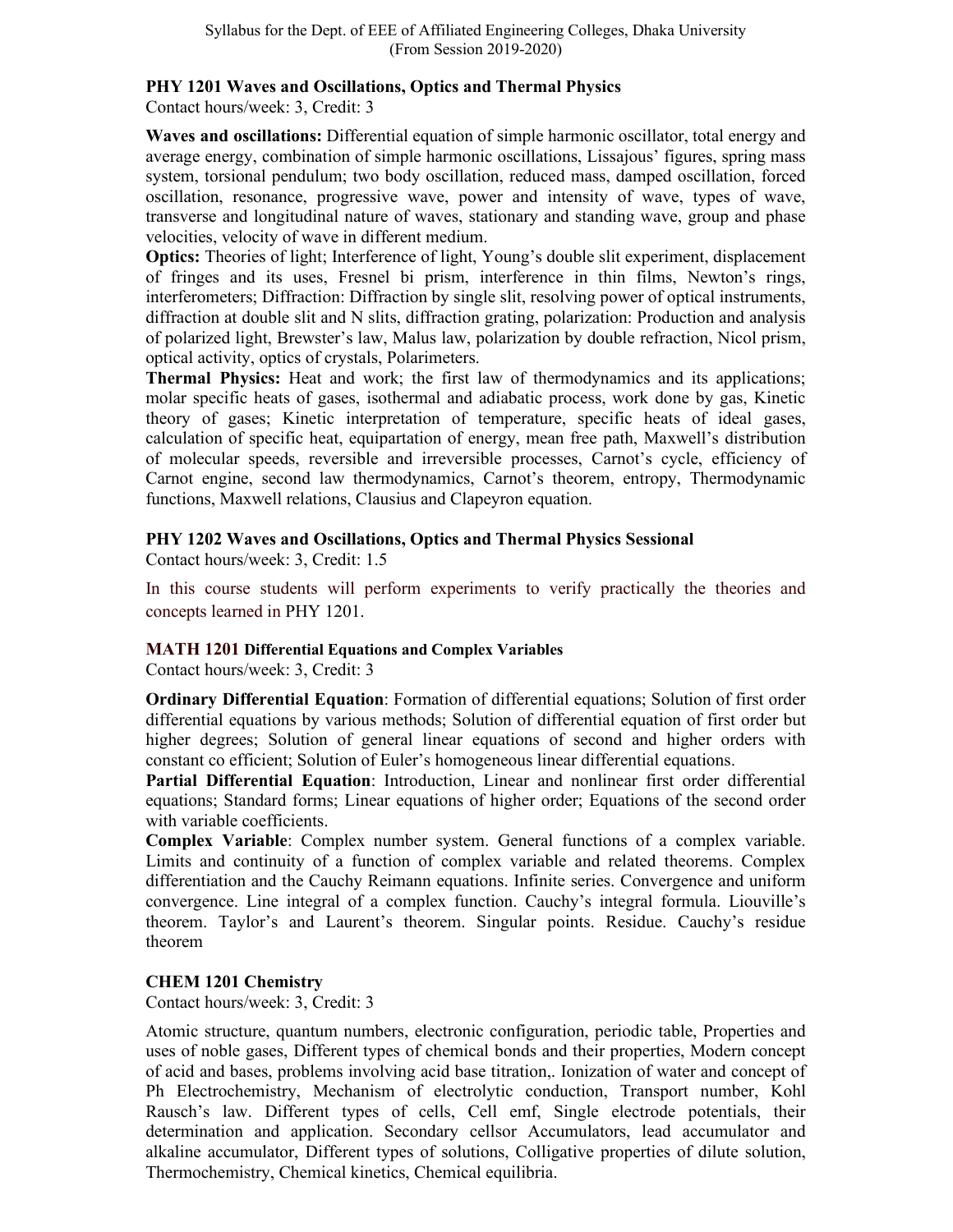#### **CHEM 1202 Chemistry Sessional**

Contact hours/week: 3, Credit: 1.5

Volumetric analysis: acid base titration, oxidation reduction titrations, determination of Fe, Cu and Ca volumetrically.

#### **MATH 2101 Linear Algebra and Vector Analysis**

Contact hours/week: 3, Credit: 3

**Linear Algebra**: Introduction to systems of linear equations; Gaussian elimination; Inverse of a matrix; Eigen values and eigen vectors; Cayley Hamilton theorem; Euclidean n space; Linear transformations from IRn to IRm; Properties of linear transformations from IRn to IRm; Real vector spaces and subspaces; Basis and Dimension, Change of basis, Rank and Nullity; Inner product spaces; Diagonalization; Linear transformations: Kernel and Range.

**Vector Analysis**: Scalars and vectors, equality of vectors; Addition and subtraction of vectors; Multiplication of vectors by scalars; Position vector of a point; Scalar and vector product of two vectors and their geometrical interpretation; Triple products and multiple products of vectors; Linear dependence and independence of vectors; Definition of line, surface and volume integral; Gradient, divergence and curl of point functions; Gauss's theorem, Stoke's theorem, Green's theorem and their applications.

#### **MATH 2201 Statistics and Probability**

Contact hours/week: 3, Credit: 3

Introduction, Sets and Frequency distribution; Mean, Median, Mode and other measures of central tendency; Standard deviation and other measures of dispersion; Moments skewness and kurtosis; Elementary probability, Application of statistical methods to engineering problems: Random variables;

Discrete and continuous probability distributions; discontinuous probability distributions (Binomial, Poisson and negative binomial); Characteristics of Distributions functions of random variables and derived distributions; expectation and moments of random variables; point estimation of distribution parameters: methods of moments and maximum likelihood, Bayesian Analysis; confidence intervals; hypothesis tests; nonparametric statistical tests; simple and multiple linear regression and model selection; Analysis of variance, Correlation, Estimation theory.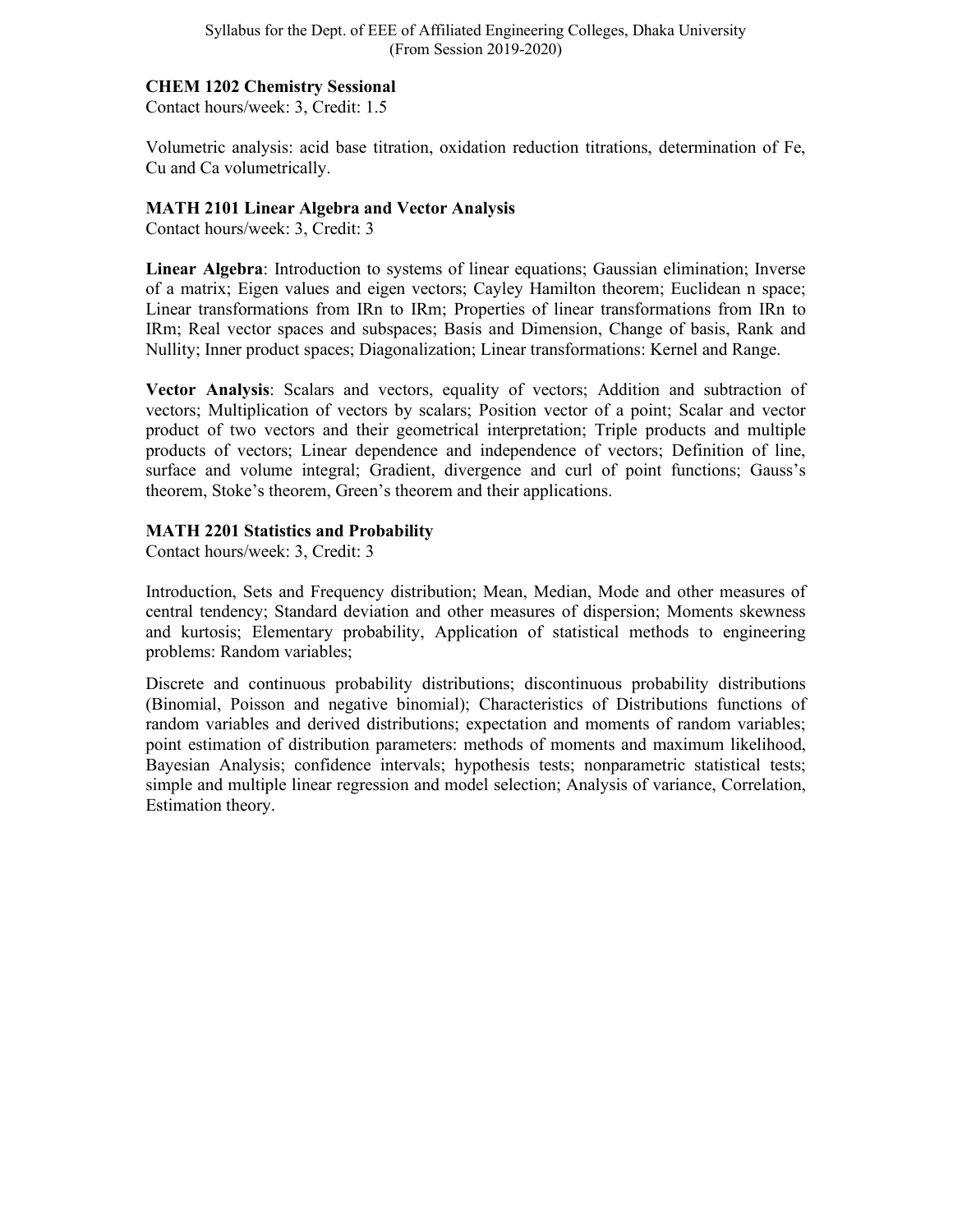# **General Education Courses**

## **GED 1101 English for Technical Communication**

Contact hours/week: 3, Credit: 3

**Introduction:** current approaches to learning English, communication today.

**Phonetics:** phonetics and correct English pronunciation.

**Syntax:** vocabulary, diction and English sentence; sentence variety and style; grammatical problems.

**Reading skill**: readability, reading strategies, generating ideas through purposive reading, reading of selected stories, comprehension.

**Writing skill**: principles of effective writing; generating ideas, planning, organization and development of writing; composition, précis.

**Written communication:** business communication, tenders and Quotations, journal articles, report.

**Listening skill**: listening to recorded texts; learning to take useful notes and answering questions.

**Speaking skill**: dialogue in peer work; participation in discussion and debate; extempore speech; narrating events; story telling; presentation.

## **GED 1201 Bangladesh Studies**

Contact hours/week: 3, Credit: 3

## **Introduction to the course and its objectives**.

**History and Society of Bengal under the British rule and Pakistan rule**: The impact of British and Pakistan rules on the economy and education of the people. Language Movement of 1952, Events Leading to the Mass Upsurge of 1969, War of Independence and the Emergence of Bangladesh in 1971.

**Study of Geography and Resources of Bangladesh:** Location, Area, Boundary, Ecological Settings, River System, Climate, People and Resources of Bangladesh.

## **Social Structure of Bangladesh.**

**Culture of Bangladesh**: Language, Literature, Art and Culture of Bangladesh.

**Politics, Formation and role of major political parties in Bangladesh and Constitutional development of Bangladesh.** 

**Economy of Bangladesh.** 

**Achievements in different sectors** (economy, culture, sports etc.) of Bangladesh. **Socio-cultural problems and prospects of Bangladesh.**

## **GED 2101 Financial Account & Economic Analysis**

Contact hours/week: 3, Credit: 3

**Accountancy:** Basic accounting principles, Transaction, Journal, Ledger and Accounts. Cash book, Bank Reconciliation statement. Preparation of Financial Statement. Cost Accounts and its objects. Cost classification. Elements of costs, preparation of cost sheet. Overhead allocation. Use of Relevant costs in Decision Making, Standard costing. Material cost variance. Break even analysis.

**Economics:** Definition of Economics. Economics and Engineering.

**Micro Economics:** The theory of demand and supply and their elasticity. Price determination. Nature of an economic theory, applicability of economic theories to the problems of developing countries. Indifference curve technique. Marginal analysis. Production, production function, types of productivity. Rational region of production of an engineering firm. Concepts of market and market structure. Cost analysis and cost function. Small scale production and large scale production. Optimization. Theory of distribution.

**Macro Economics:** Savings, investment, employment, National income analysis. Inflation. Monetary policy, fiscal policy and trade policy with reference to Bangladesh. Economics of development and planning.